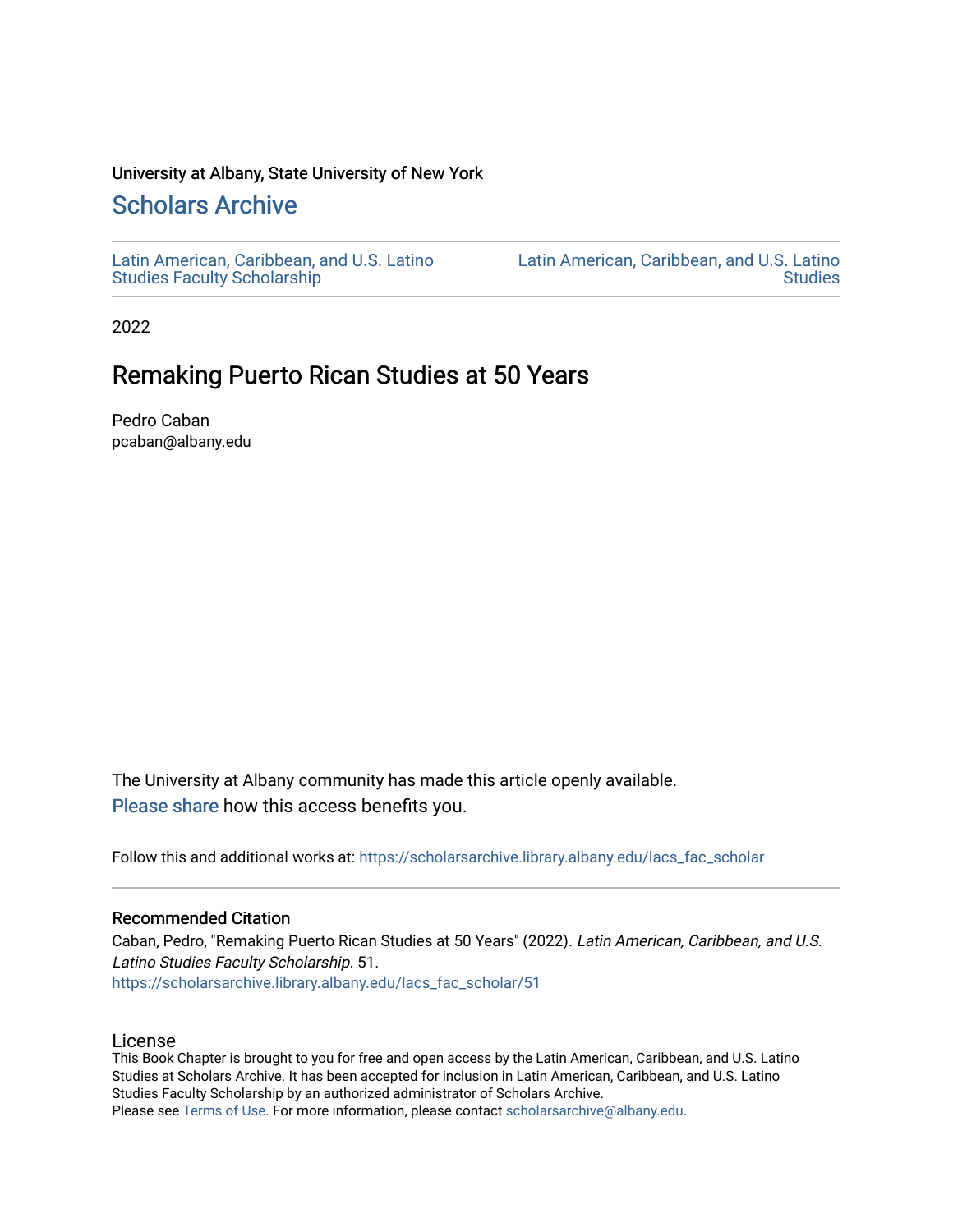#### **CHAPTER 1**

# REMAKING PUERTO RICAN STUDIES AT 50 YEARS

*Pedro Cabán*

In 1969, Puerto Rican students, faculty, and staff rebelled against a major urban public university and demanded an education that was responsive to their needs. The beleaguered City University of New York (CUNY) administration was shaken by the militance of the protests and abashed by accusations that it was complicit in perpetuating a racist educational policy that demeaned the experiences and accomplishments of black and brown people. Unapologetic university officials relented and grudgingly established the first Puerto Rican Studies departments and institutes in the CUNY system. In July 2019, a popular uprising in Puerto Rico upended the political order in the archipelago. The uprising was the culmination of a series of tribulations that have plagued Puerto Rico for over fifteen years. Puerto Ricans endured a financial crisis, radical austerity measures, devastating hurricanes and earthquakes, thousands of deaths, and massive outmigration before their collective indignation exploded the political landscape. Puerto Rico's popular uprising over 50 years after the establishment of the first departments of Puerto Rican Studies creates an opportune moment to evaluate how and why the research priorities of Puerto Rican Studies (PRS) and the study of Puerto Rico have at moments coalesced, while at other moments they have diverged. In addition, this essay will trace the evolution of PRS, noting its growing epistemological diversity, varied analytical concerns, and conceptually challenging explication of colonialism's enduring impact on the Puerto Rican experience.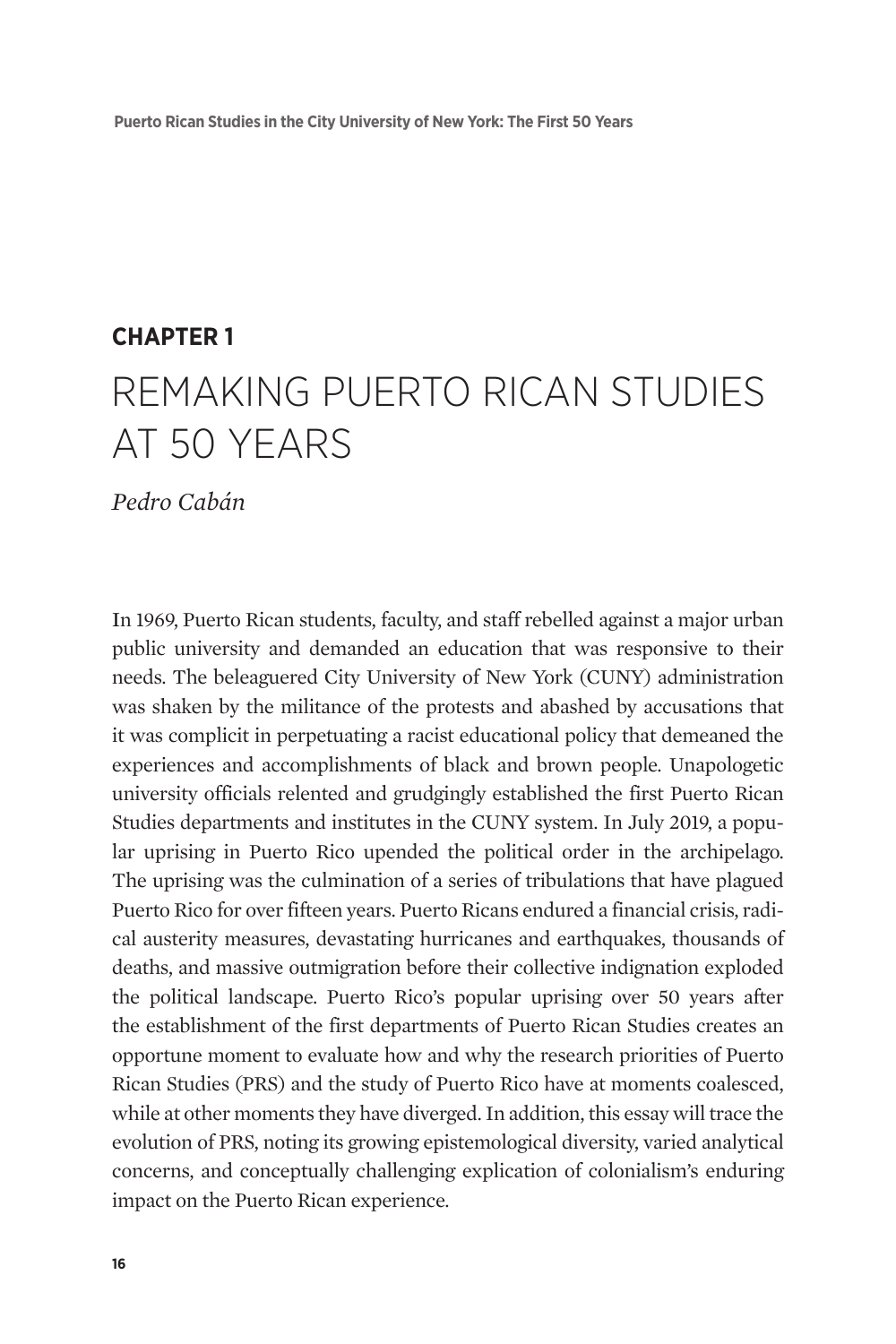Four features corresponding to different moments in the evolution of Puerto Rican Studies make this interdisciplinary field distinctive. The first to be addressed is the moment in the early 1970s when both PRS and Puerto Rico studies advanced a radical critique of university-sanctioned scholarship. The second to be discussed is how PRS became increasingly defined by its research on the Puerto Rican experience in the United States; the salience of the archipelago as a focus of study declined as the diaspora continued to grow. As this reorientation of the field was taking place, PRS departments came under increased pressure by university administrators to adapt its curriculum and instruction to appeal to a rapidly diversifying urban Latinx population. PRS departments were required to expand their curriculum to be inclusive of the experiences of other populations. University administrators called for merging PRS with race and ethnic studies units. Some administrators proposed eliminating their departmental status (Cabán 2003). The reconfiguration and dismantlement of Puerto Rican Studies departments led to a third feature of contemporary PRS; its scholarship moved from a position of relative academic isolation and marginalization to one of growing institutional acceptance. Accusations that PRS catered to the provincial interests of academically unprepared students diminished as PRS scholarship was viewed more favorably when it became clear it contributed to the university's newfound multicultural and diversity missions; pressures were growing for educational institutions to be more inclusive. These changes in PRS can be described as *dispersion, differentiation,* and *dialogue.* Fourth, the crises that have consumed Puerto Rico for the last fifteen years have generated new forms of collaboration between scholars and activists in Puerto Rico and the United States. At the moment, PRS scholars and intellectuals in the diaspora are joining their colleagues in the archipelago in action-oriented research and analysis that advance social justice in Puerto Rico.

## **1. THE PARTICULARITY OF PUERTO RICAN STUDIES**

Puerto Rican Studies scholarship has expanded rapidly in part because it is not bound by the epistemological constraints that delineate the parameters and methods of knowledge production constitutive of the traditional disciplines. Freed from disciplinary limitations, scholars have embarked on original research on the varied dimensions and manifestations of the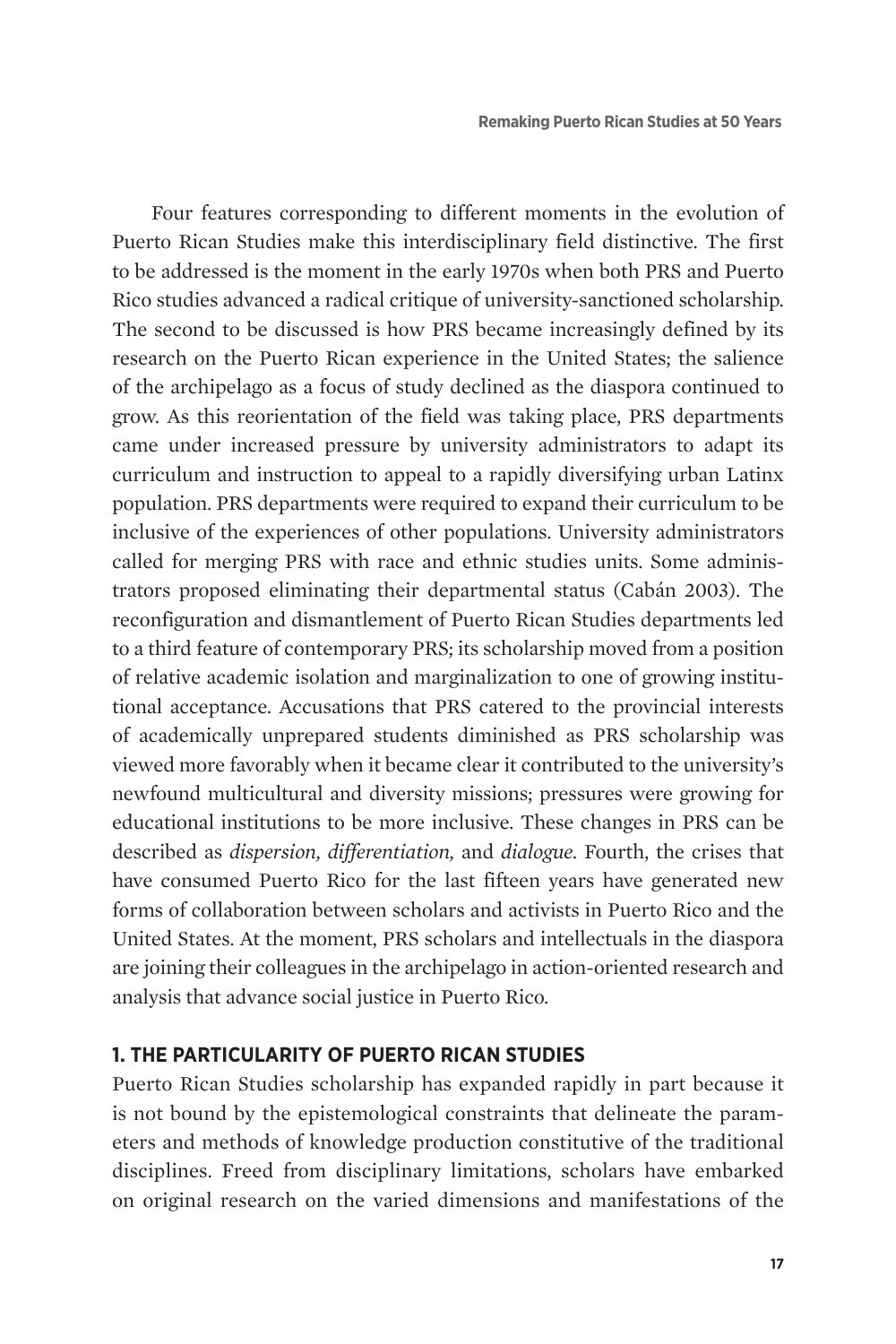Puerto Rican experience. There is no distinctive Puerto Rican Studies epistemology, a unique theory of knowledge creation or consensus about which research methods are distinctive to the field. Yet, PRS is unique among race and ethnic studies. Puerto Ricans in the archipelago are positioned as colonial subjects with a diminished U.S. citizenship status. They are also racialized subjects in the U.S.; their material and social conditions correspond to that of other marginalized populations of color. Where Puerto Ricans reside fundamentally alters their positionality and redefines their relationship to power. Puerto Ricans' binary attributes as racialized citizens and colonial subjects invests their experience with a layer of complexity that distinguishes them from other Latinx populations. Since 1898, Puerto Ricans have been in a state of coloniality imposed by the United States. A key task of the early PRS scholarship was to challenge and undermine universitysanctioned knowledge that is used to normalize colonialism and the racial subordination of Puerto Rico. Josephine Nieves, the inaugural chairperson of the Department of Puerto Rican Studies at Brooklyn College when it was founded half a century ago, observed that the efforts to build the field of PRS "involved, in particular, a critique of the way social science theory and methods had served to legitimize our colonial history" (Nieves 1987, 5).

Nieves was a major intellectual force in the elaboration of PRS as an interdisciplinary field of study. Along with her colleagues, she conceived and effectively advocated for the establishment of the Centro de Estudios Puertorriqueños (Center for Puerto Rican Studies, Centro).<sup>1</sup> In the 1970s and 1980s, Centro researchers Frank Bonilla, Ricardo Campos, and Juan Flores collectively helped forge an interpretive paradigm grounded in historical materialist and critical cultural theory. Rafael Ramírez, one of the founders of CEREP (Centro de Estudios de la Realidad Puertorriqueña), was recruited by Bonilla to Centro and was instrumental in building the Culture Task Force.<sup>2</sup> Led by Centro's staff and researchers, Marxist theory gained prominence in the young field of PRS. Centro also created Task Forces on History, Migration, Language Policy, Cultural Studies, Higher Education, and Film (Ortíz Márquez 2009). Later, the Oral History Task Force was established. Centro encouraged researchers to theoretically interrogate the continuities and ruptures in the racialization of Puerto Ricans living in the colony and Puerto Ricans living in the United States. An early Centro project entailed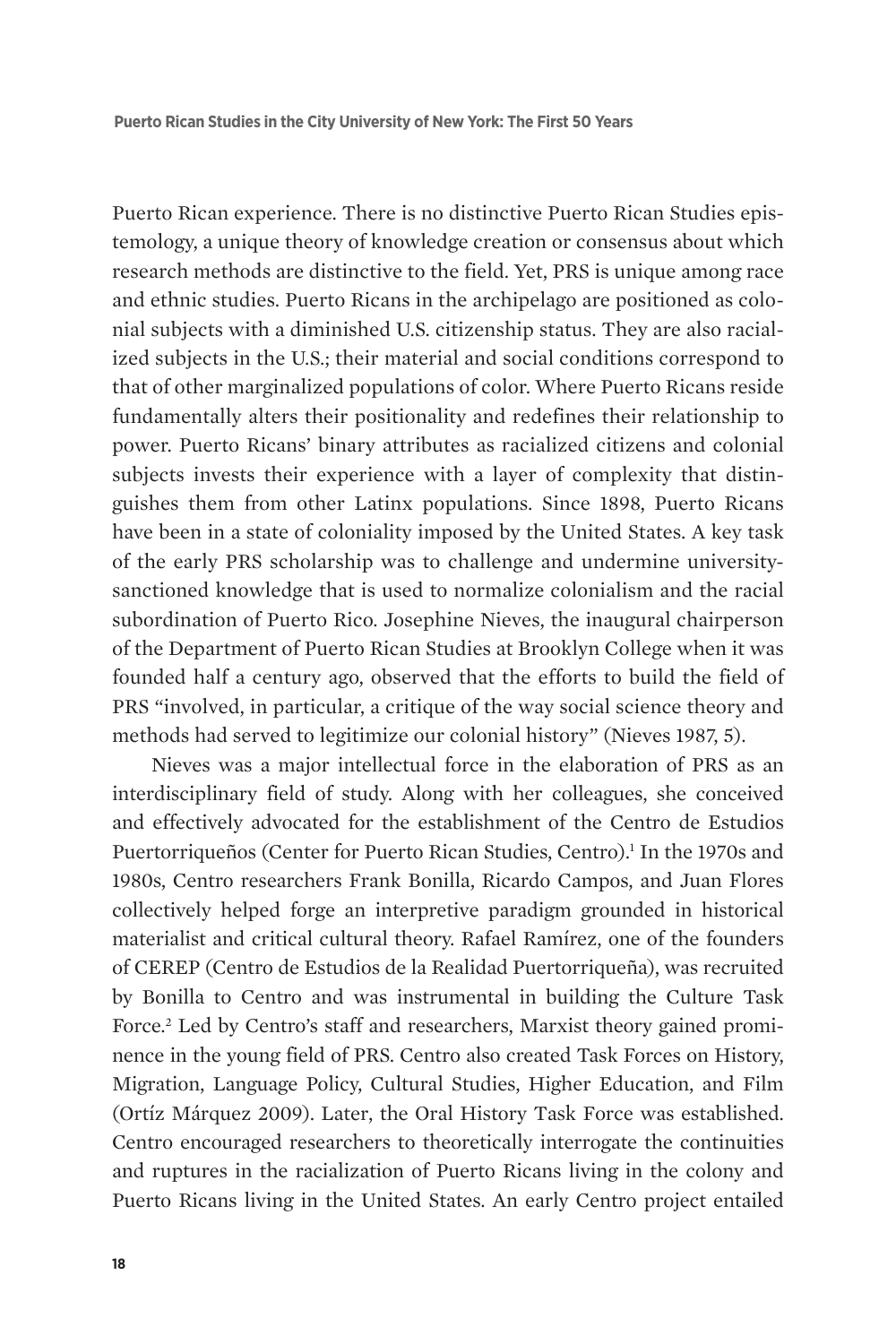exploring the relationship between foreign-financed capitalist development and population displacement in the colony during the immediate post-World War II period. Centro also published path-breaking studies on the cultural production and language practice of the diaspora.

In Puerto Rico, CEREP, formed by Angel G. Quintero Rivera, Marcia Rivera, Lydia M. González García, and Gervasio L. García, among others, questioned the accepted historical narratives that trivialized the complexities of economy and culture under colonialism, and denied the salience of race and class in the construction of agrarian capitalism. Although Centro and CEREP set about on different research projects, they collectively influenced the field's research priorities. PRS, from its inception, and Puerto Rico studies driven by CEREP's revisionist project of historical rediscovery, were emancipatory and critical, and contested the portrayal of Puerto Ricans as passive victims unable to resist their oppression. For these activist intellectuals, "the ones living in the island as well as the ones established in New York City, the main objective became to defy and question the traditional concepts that guided Puerto Rican society" (Vázquez Valdés 2010).<sup>3</sup> Indeed, according to Josephine Nieves, "the reality of the movement of Puerto Ricans between the Island and the United States was an important point of reference" for interrogating the university "for its role in distorting our history" (Nieves 1987, 3).

## **2. THE SALIENCE OF THE DIASPORA IN REPOSITIONING PRS SCHOLARSHIP, PEDAGOGY, AND THE RADICAL CRITIQUE OF WHITE SUPREMACY**

Despite the common analytical affinities and embrace of historical materialism and critical historiography, Centro, with its focus on the diaspora, and CEREP, with its focus on the colony, had embarked on two different political projects. This was not unexpected since Centro was the product of community-based struggles to expose the university's duplicity in legitimizing the racial order and perpetuating social inequities. The U.S.-based PRS movement demanded academic enclaves for independent knowledge production that would be deployed to empower the Puerto Rican community. As a result of Puerto Rican student activism, a "variety of sheltered spaces were won, where creative experiments with new modalities of academic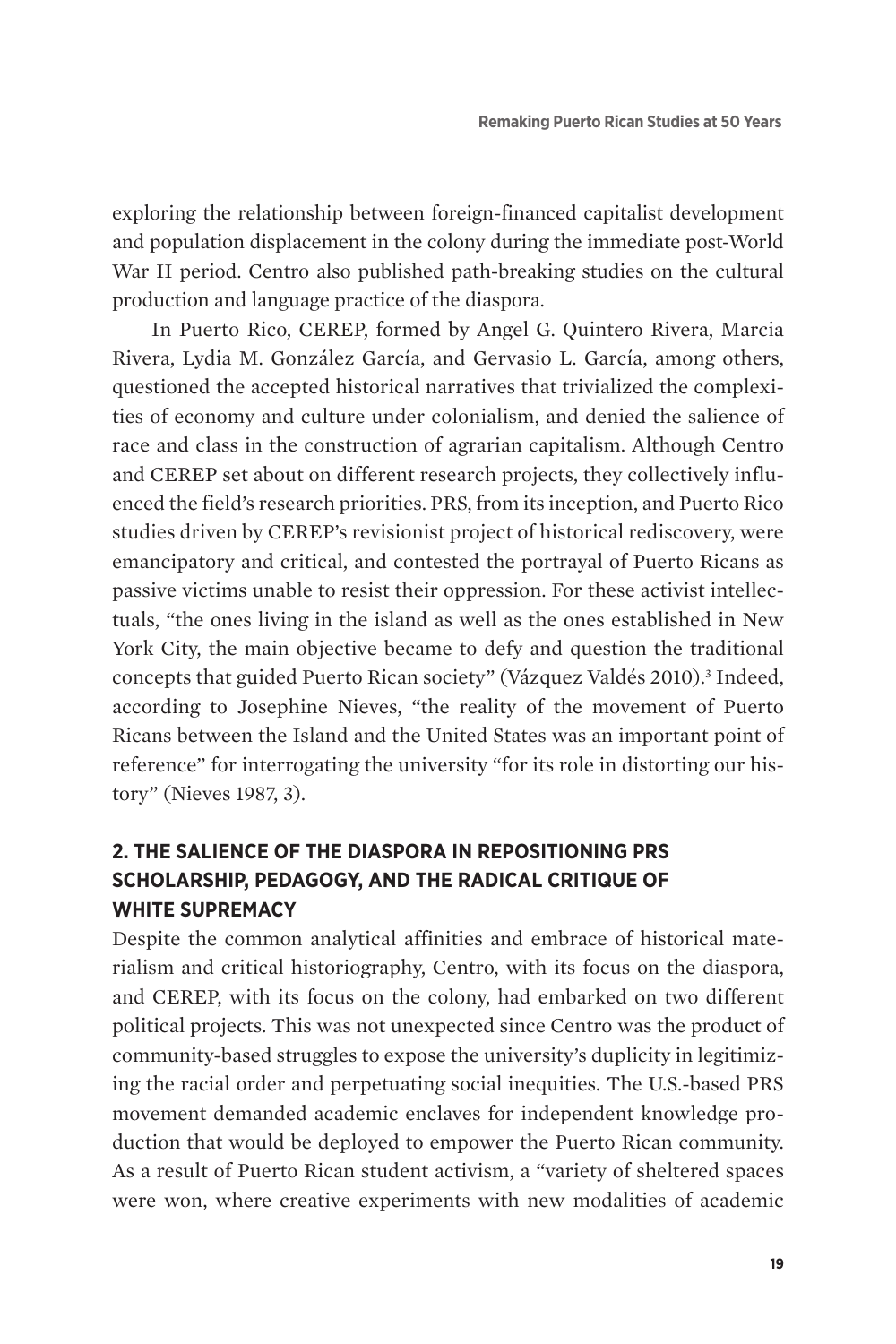management, instruction, group study, and the organization of research and its dissemination have taken place" (Bonilla 1992).

Puerto Rican Studies was part of a much larger project to democratize the university and deploy its resources for community empowerment. Puerto Rican Studies launched a systematic and sustained critique on how university knowledge was created and how it was deployed to preserve and rationalize the economic oppression and political exclusion of the Puerto Rican community, even as the university celebrated the presumed superiority of whiteness. A new knowledge was vitally necessary to repudiate denigrating portrayals of our people (Cabán 2004).

Centro was a critically important achievement in the struggle to democratize CUNY. Centro became a locus of scholarly activity where faculty, students, and staff coordinated academic programming and collectively developed research agendas. Freed from the tyranny of the traditional disciplines' canonical orthodoxies, Centro*,* and the scholars who relied on its resources, could construct a new scholarship that lay bare the corrosive bias of university-sanctioned knowledge. In a seminal article, Carmen Whalen explored the "radical context" that established Centro. She notes that Centro was not merely the product of the radical times; in fact, it "created another 'radical context' by providing physical space, alternative approaches, and support for the scholarship that laid the foundations for Puerto Rican Studies as a field of research today" (Whalen 2009, 222). In addition, Centro was a strategic focal point where the community devised action plans to counter CUNY's relentless campaign to hobble PRS departments.4

In contrast, university-based revisionist scholars in Puerto Rico critically studied the processes and structures of colonialism. CEREP employed the academic resources of the university to discredit the established historical narratives and expose them as ideological tools to inculcate colonial subservience. According to Quintero Rivera, CEREP provided a counter narrative to "apologetic discourses of our social and political reality...presented as social science or history" (Asociación Estudiantes Graduados de Historia 2016).<sup>5</sup> Moreover, as Marcia Rivera noted, "CEREP took as its challenge to investigate the history of those without a history: workers, women and blackness in Puerto Rico" (Asociación Estudiantes Graduados de Historia 2016).<sup>6</sup> CEREP sought to dismantle the university-sanctioned narratives of Puerto Rico's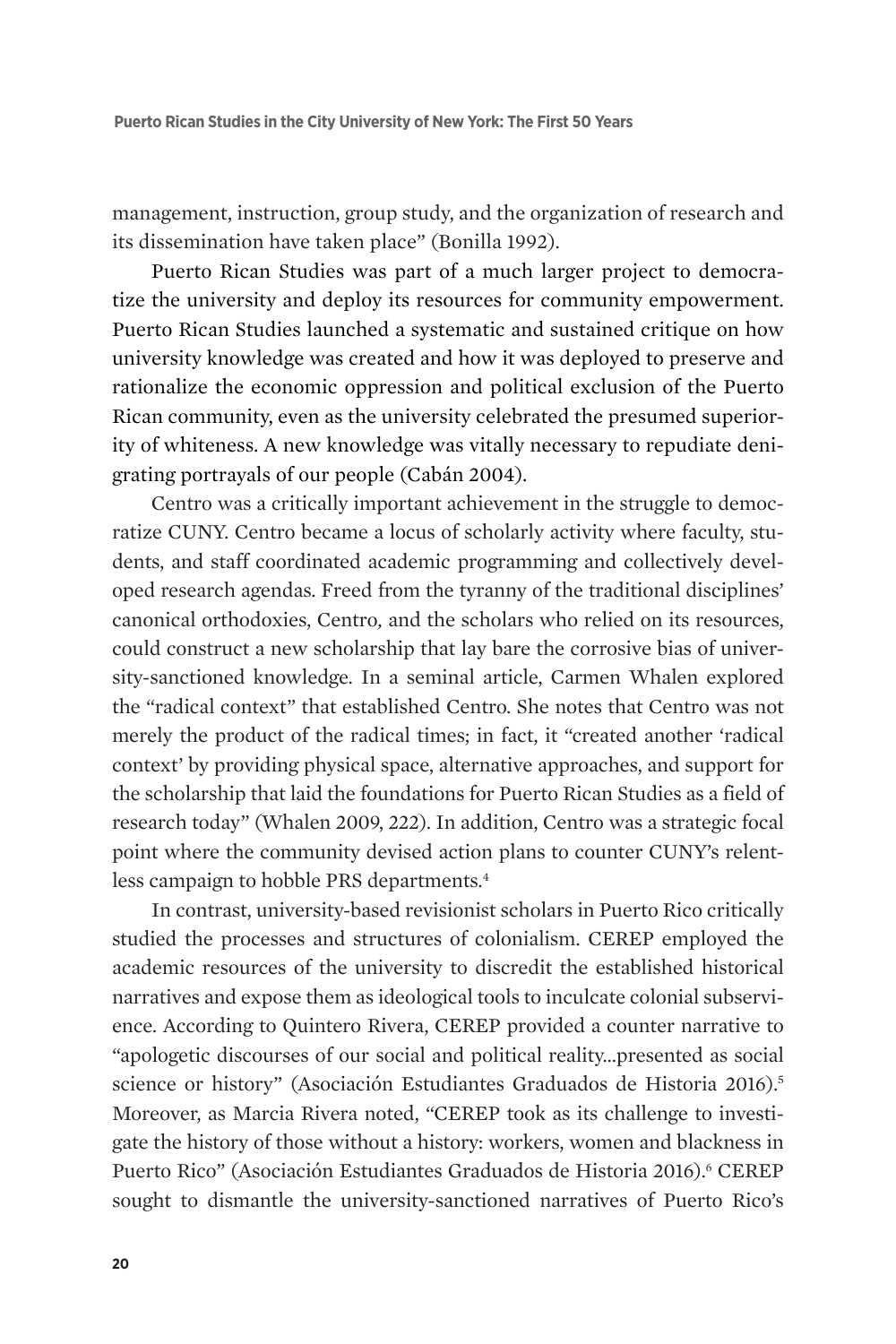early history under U.S. colonial rule. CEREP was a project led by professional intellectuals to decolonize the university by exposing its role in perpetuating a colonial mindset. CEREP exposed the university as an instrument of colonialism for disseminating and validating the knowledge produced in the metropolis, as it failed to acknowledge anti-colonial narratives produced by Puerto Rican scholars. While these were important episodes in a long history of intellectual opposition to colonialism, CEREP did not seek the systemic transformation of the university.

This stands in contrast to the radical educational and political agendas of Centro and PRS during this formative period. Working class Puerto Rican students and faculty led the initial attack against the public university, primarily the institutions of the City University of New York (CUNY). But, Rutgers University and some institutions of the State University of New York (SUNY) were also fiercely contested sites. These agendas included disrupting the public university's capacity to perpetuate white supremacy. Urban working-class Puerto Ricans braved arrests, police abuse, suspension, and expulsion in their tireless campaign to democratize the university by ending the systematic exclusion of the racialized working class. Institutional transformation required racial democratization. The thought that a racialized working-class movement could turn the university on its head, that is to say, to promote racial justice rather than operate on behalf of white supremacy, was revolutionary (Cabán 2007, 7).

But, Centro and PRS were also engaged in a campaign to expose the university's role in the production and dissemination of knowledge that perpetuated and reinforced notions of Puerto Rican inferiority and fatalism. The conceptual lynchpin of the Puerto Rican Studies movement "was its analysis of the relationship between university-sanctioned forms of knowledge and racial power" (Cabán 2007, 6). The students were fiercely insistent and unrelenting in their demands for programs and departments because it was essential to counter university-sanctioned knowledge that was deployed to legitimize the subordination of the Puerto Rican diaspora. Students, faculty, community leaders, activists, and artists were determined to expose the epistemological dimensions of university-sanctioned knowledge, which normalized racial oppression and demarcated the diaspora's subservient role in the rapidly expanding post-World War II urban economy. In effect, the diaspora community fought to decolonize the university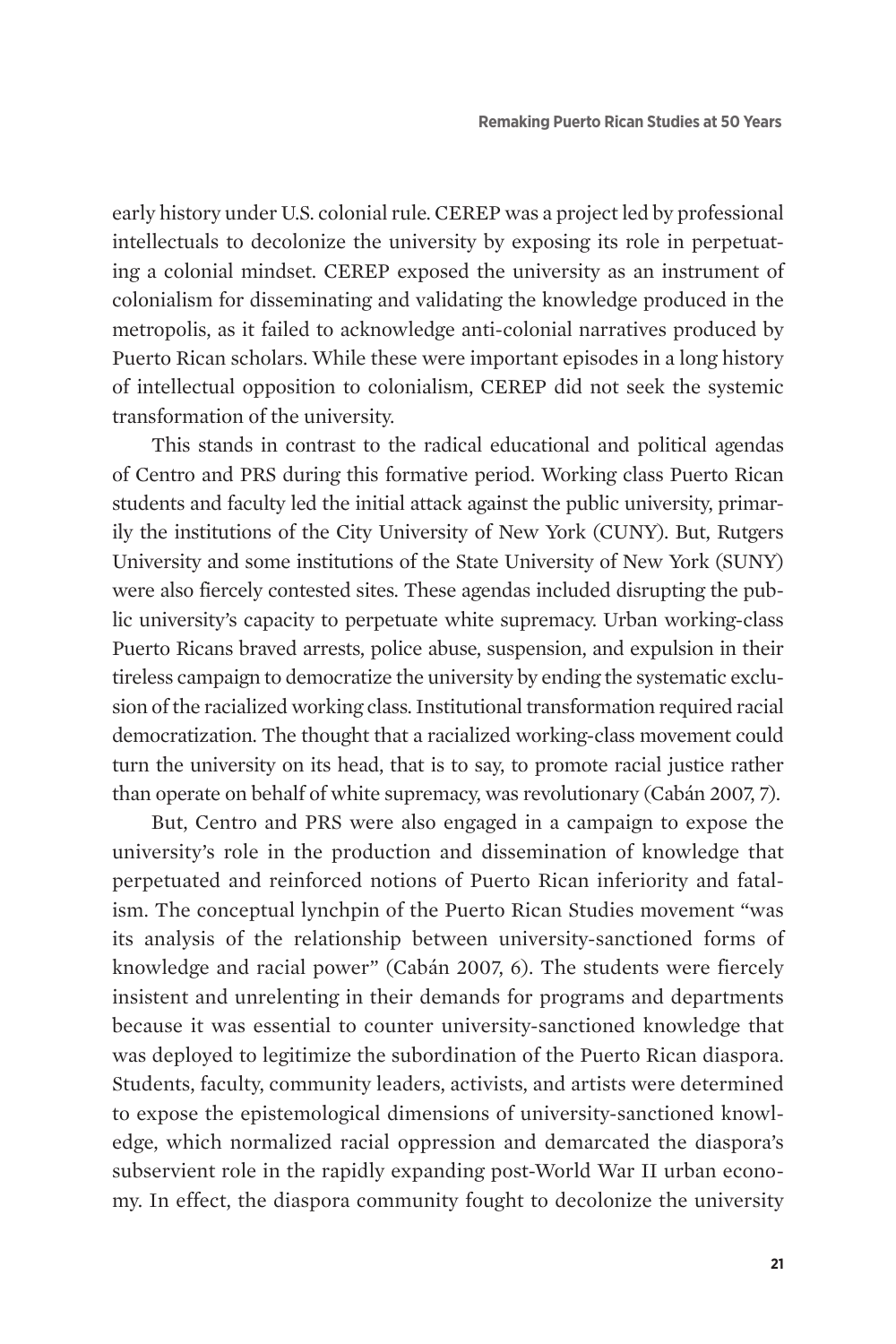**Puerto Rican Studies in the City University of New York: The First 50 Years**

and, through praxis, organically developed a critique of the university as constitutive of the coloniality of power.

Fundamental differences in the social contexts influenced the respective research agendas of Centro and CEREP. The experience of migrant Puerto Ricans as racialized displaced surplus labor compelled to negotiate a new positionality in an alien environment differed from that of the Puerto Rican colonial subject. The metaphorical assault on the public university system in the metropolitan New York area was part of a larger campaign to democratize those institutions of the state that held such sway over Puerto Rican lives. This contrasted with the work of scholars in Puerto Rico who sought to demystify the practice and ideology of colonial subordination. Colonialism, dehumanizing and exploitative as it was, positioned Puerto Ricans on the archipelago as subjects of empire. The colonial state, whose function is to advance the geopolitical and economic interests of the empire, orchestrated the veritable expulsion of surplus labor to counteract the disruptive consequences of post-World War II capitalist development. The vast majority of the hundreds of thousands of Puerto Ricans who were relocated to the U.S. lived a precarious existence. Yet, their expectation of returning became increasingly unrealistic with each passing year given the intractable persistence of high unemployment levels. The post-World War II labor migrants who were deceived into believing their dislocation was temporary would form the core of the Puerto Rican diaspora. While the lived experiences of Puerto Ricans in the colony and in the United States were different, both were the product of capitalist development in a colonial social formation.

Despite the auspicious beginnings, a long-term radical collaborative project never materialized. Instead, scholars established two separate spheres of intellectual labor: Puerto Rican Studies and Puerto Rico studies. However, since PRS is characterized by an expansive embrace of all matters *puertorriqueñidad*, it is not surprising that the knowledge produced in the archipelago is considered constitutive of PRS. Moreover, the study of Puerto Rico as a colony subject to the dictates of a decaying empire was from the beginning an important area of PRS research and its teaching mission. In the last decade, PRS scholars in the diaspora have written extensively about the crises that have engulfed Puerto Rico. Such preoccupation demonstrates that the study of colonialism is an important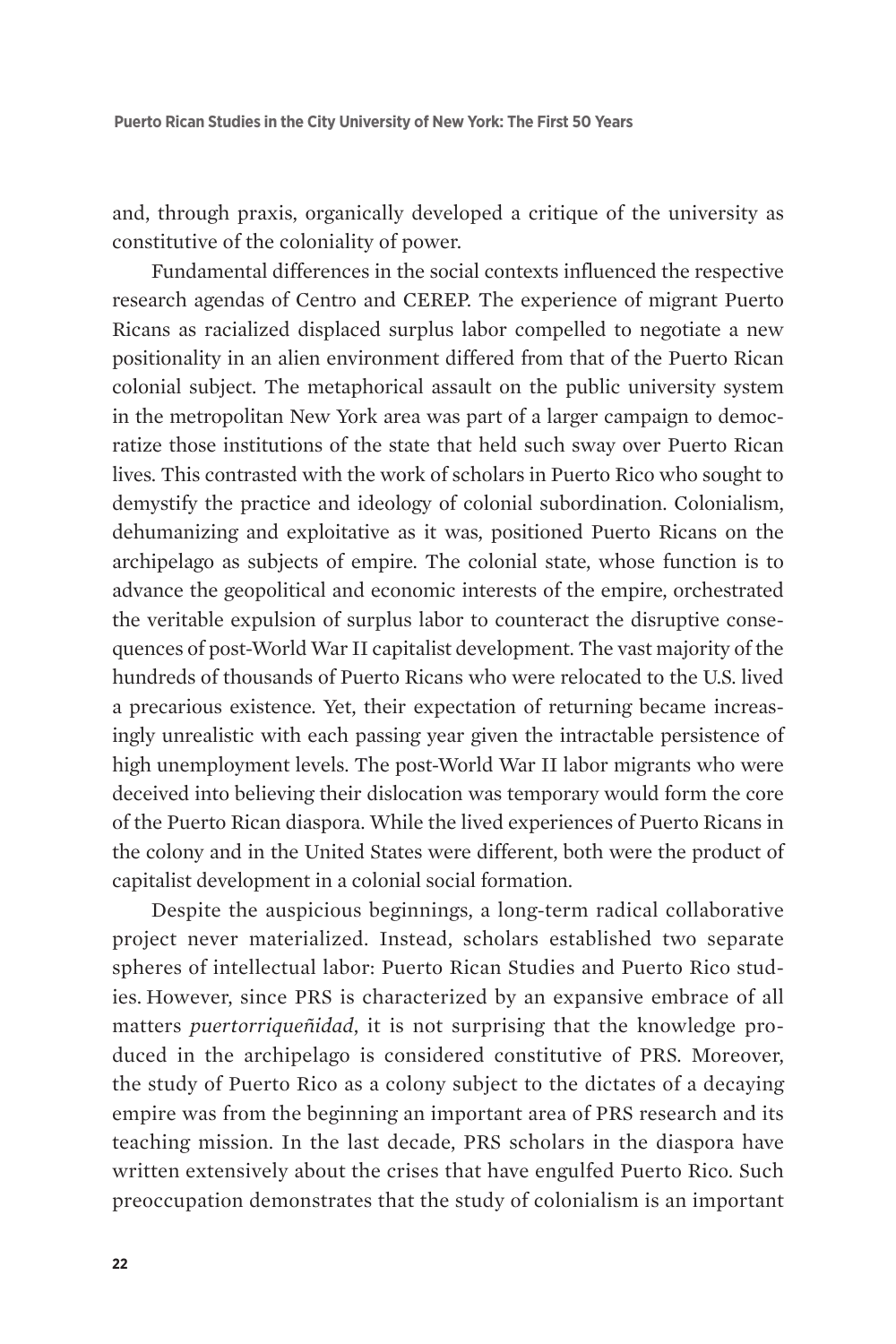part of the Puerto Rican Studies research agenda. There is a certain irony to the effort, well intentioned as it is, to encompass the study of Puerto Rico in the field of PRS. Puerto Rican Studies scholars, particularly those whose intellectual labor takes place outside of Puerto Rico, and who employ historical materialism, positivist social science, or any of the litany of conceptual and analytical armaments derived from Western epistemic schemas might be criticized as producing studies about the colonial subject, rather than studies from and with the colonial subject's perspective.

## **3. RETHINKING PUERTO RICAN STUDIES**

The contemporary Puerto Rican Studies field is *dispersed, differentiated,* and in *dialogue* with other fields. *Dispersal* denotes that PRS scholars have faculty appointments in a variety of academic units throughout the university. This contrasts with the early history of Puerto Rican Studies when scholars did their intellectual work in relative isolation in small, politically vulnerable academic departments that were interspersed throughout the CUNY colleges. Before CUNY established PRS departments, relatively few scholars of the Puerto Rican experience worked in colleges and universities outside the Northeast. Now PRS scholars have appointments in colleges and universities throughout the United States. They have appointments in traditional academic departments, as well as race and ethnic studies, including Chicana/o or Mexican American Studies. This is a measure of the import of PRS scholarship to the academic mission of the university and its contributions to diversifying the university's knowledge base.

PRS scholarship is also highly *differentiated.* PRS scholars are expanding the knowledge base in the humanities that either did not exist or were in their formative stages when CUNY established PRS departments. Scholars have diversified the research agenda of PRS to include sexuality and gender studies, women's studies, racial and Afro-Latino identities, music, performance, and media (often defined as cultural and lifeworld studies). This new scholarship challenged the materialist, determinist, and male-centric underpinnings of some of the early scholarship. During its formative stage, PRS was heavy on historical materialism and positivist historiography and was faulted for dismissing cultural studies. The cultural was often dismissed as derivative of the material. Consequently, the "classical approaches" in the early phase of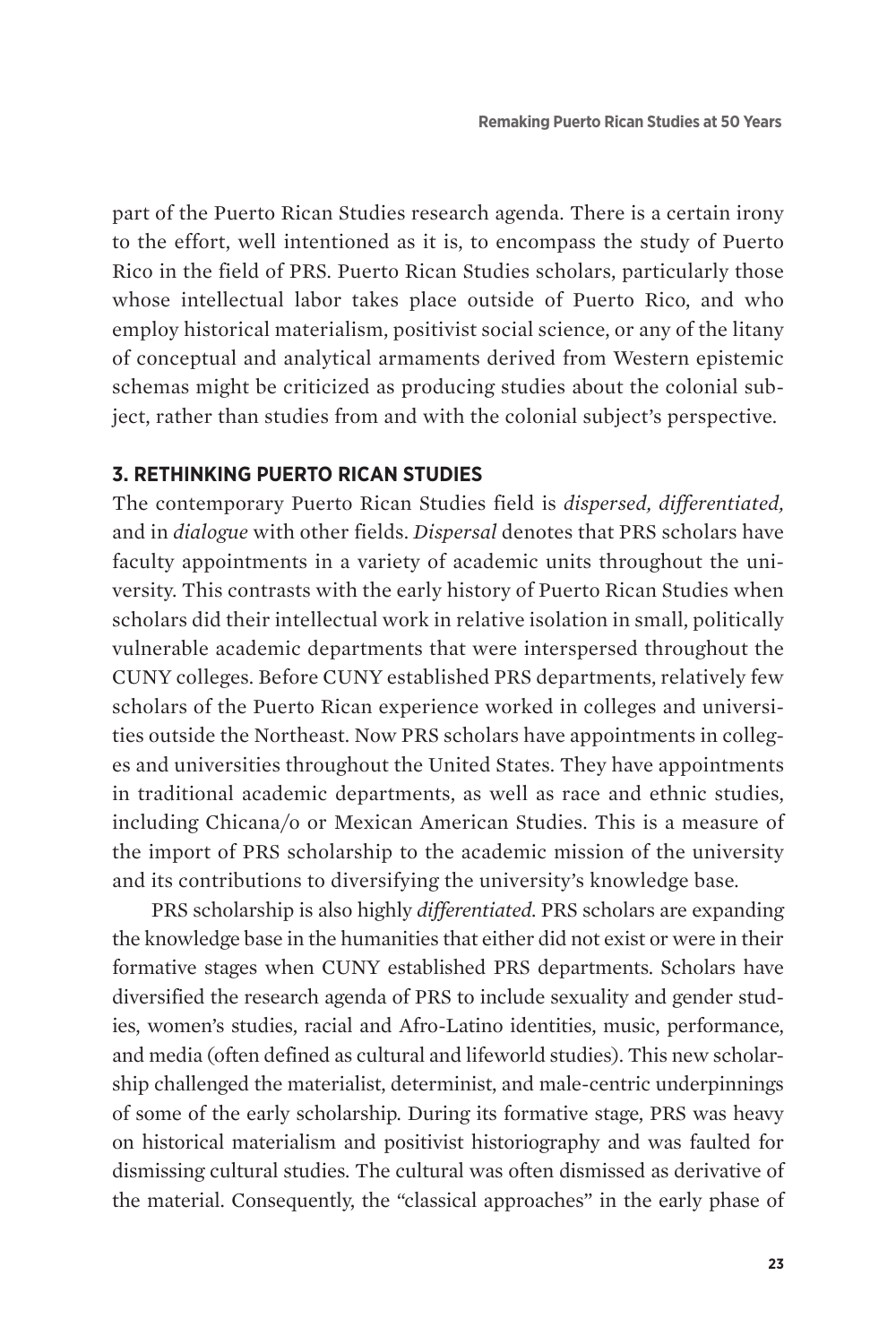PRS may not have anticipated the significance of cultural and lifeworld studies to transformative political processes. Although Centro is known for the application of a Marxist conception of history, it was also deeply engaged in research to comprehend how the diaspora preserved its cultural identity. In Bonilla's words, Centro wanted "to understand how a people have managed to maintain a common culture, language, aesthetic and collective identity in a most hostile and destructive milieu" (Bonilla and González 1973).

PRS has undergone a paradigmatic shift and is almost unrecognizable from its origins over a half century ago. Over the course of the last ten years, the *CENTRO Journal* and *Latino Studies*, the lead journals for PRS scholarship, have published original, often transformative, research on the Puerto Rican experience in the diaspora and the archipelago.<sup>7</sup> Prominent PRS scholars were engaged in planning the *Latino Studies Journal*, which emerged as the single most important scholarly journal in the field and in the process has contributed to the institutionalization of the field. Both journals have a good record of identifying emerging areas of research.

Pérez Jiménez in her insightful review of the history of *CENTRO Journal* observed:

We encounter a greater diversification of the theoretical frames employed to analyze Puerto Rican experiences. Advances in the fields of Latino studies, comparative ethnic and race studies, critical race theory, queer studies, colonial and postcolonial studies, as well as diaspora, migration, and globalization studies all became reference points for the journal's articles, reflecting the broader conceptual shifts reconfiguring Puerto Rican studies itself. (2017, 45)

The *CENTRO Journal* understood the shifting scholarly terrain and provided a venue which "amplified the range of voices, writing styles, and genres that could take part in a scholarly journal, an orientation consonant with Centro's foundational aims to establish broader networks of intellectual dialogue and social conversations" (Pérez Jiménez 2017, 45). In fact, Centro's research agenda in the 1970s was ground-breaking because it embodied the nexus between distinct intellectual traditions and analytical frameworks. The Centro Task Forces were conceived to promote collective research and to transgress the boundaries between and among policy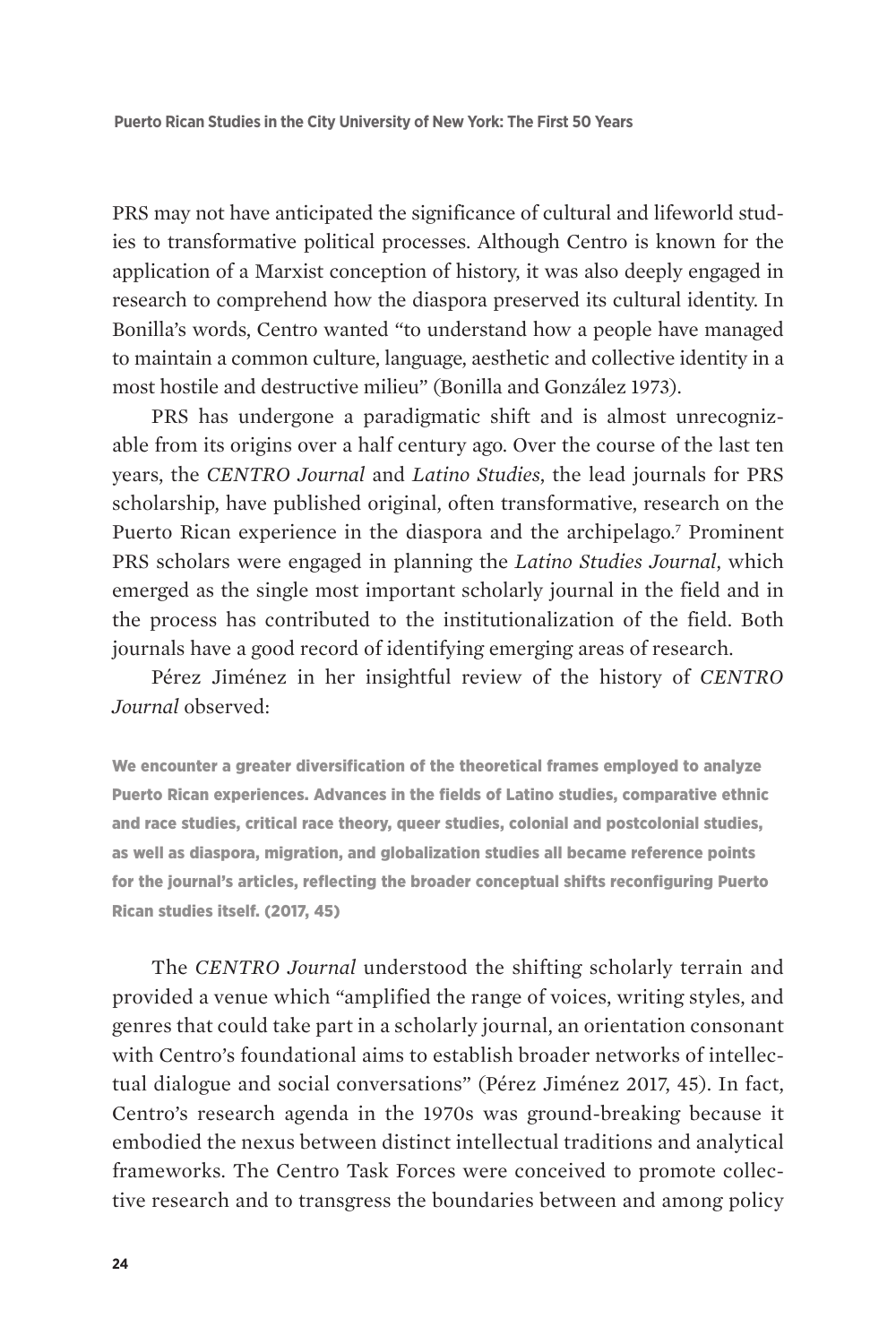areas and research modalities usually claimed as the domain of a single discipline. Article titles in *Latino Studies* over the same period also show the growing scholarly production of these innovative and expanding subfields of Puerto Rican Studies. In contrast, history, colonialism, the political economy of Puerto Rico, as measured by published articles in these journals, appear to have lost their place of prominence in these journals. Gender, race, and sexuality studies have emerged as vibrant and critically important research areas. This scholarship has expanded the knowledge base and theoretical scope of Puerto Rican Studies.<sup>8</sup>

While cultural studies, defined broadly, has a marked presence in the preferred journals for PRS, scholars have continued to publish important books in the social sciences and history. The subjects addressed include state-sponsored migration, law and colonialism, the particularities of Puerto Ricans' statutory citizenship, the civil rights movement and political participation, surveillance and policing, the political and economic dynamics of the Florida Puerto Rican population, and others (Lebrón 2019; Meléndez 2017; Thomas and Lauria-Santiago 2019). Recent scholarship explores how marginalization, exploitation, and racial and gender violence are also constitutive of empire (Godreau 2015; Muzio 2017; Rodríguez-Silva 2012). Comparative explorations situate Puerto Rico within a matrix of colonial and neocolonial social formations and help elucidate the nature of Puerto Rican exceptionalism (the complicated dynamics generated by racism, capitalist colonialism, and population displacement) (Alamo-Pastrana 2016; Dinzey-Flores 2013; García-Colón 2020). In the century-long project of building the American empire, Puerto Ricans are but one segment among vast populations of racialized peoples whose centrality to capital accumulation and U.S. global prominence cannot be dismissed.

The valorization of the cultural has not only contributed to a rich differentiation of knowledge in the field, but also redefined the nature of its *dialogue* with Chicano/a studies. PRS has been in *dialogue* with Chicana/o Studies since at least 1971 with the founding of the Center for Chicano-Boricua Studies of Wayne State University. In the same year, Samuel Betances edited *The Rican: Una Revista de Pensamiento Contemporáneo Puertorriqueño.* The journal was an important source of path-breaking essays on the status and intersections of Puerto Rican and Chicano Studies. Indiana University Northwest began publishing the *Revista Chicano-Riqueña* in 1973, under the editorship of Nicolás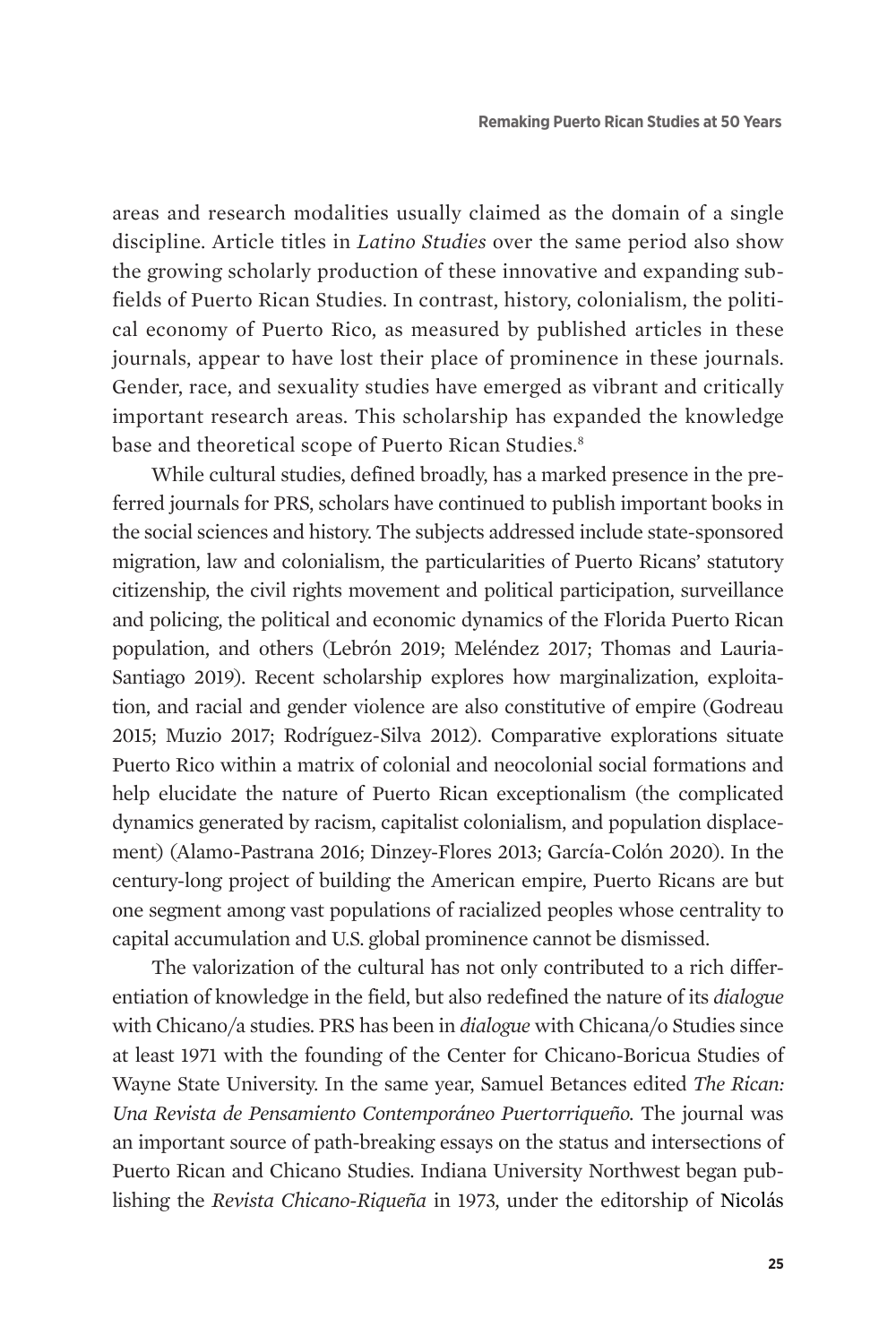Kanellos and Luis Dávila. The Chicano-Riqueña Studies program was established in the University of Indiana in 1974.

 In 1983, the Inter-University Program for Latino Research (IUPLR) was established. The IUPLR was the first funded national organization for interdisciplinary collaboration among university-based Latina/o research centers. Centro, under Frank Bonilla's leadership, was the driving force in establishing this consortium, which was a precursor to developing nationally based research agendas that conceptualized Mexican Americans/Chicano/as and Puerto Ricans in the diaspora as racialized minorities. Initially, Latina/o scholars working under the auspices of IUPLR studied the structural forces that shaped the economic and social conditions of the Latina/o working class. But, over the years with the ascendance of cultural studies, and cognizant of the importance of the visual arts to identify formation and political education, the IUPLR established the Digital Research Project and annually convenes the Latino Art Now! Conference (Inter-University Program for Latino Research).

Latinx Studies is the culmination of the gradual transformation of a political project that implicated the university in legitimizing the inequities inherent in capitalist economy, into a moderately disruptive academic project that is engaged in "decolonizing" the university and the traditional disciplines. PRS has been intrinsic to the development of a unified field of Latinx studies and has established itself as one of the key knowledge fields in race and ethnic studies (Cabán 2003). PRS scholars, alongside scholars who study the experience of Mexican Americans, U.S. resident Central Americans, and other people of Latin American and Caribbean descent, have created Latina/o sections within the major professional associations. Scholars trained in these disciplines, primarily female scholars, have established Latina/o sections to promote Puerto Rican-based research in Sociology (the Latina/o Sociology Section) and Anthropology (The Association of Latina and Latino Anthropologists). Latina/o Sections have also been established in the American Political Science Association-Latino Caucus and the Latin American Studies Association (LASA).

Recently, PRS scholars established the Puerto Rico section in LASA. The seven-member executive committee is composed of young scholars based in Puerto Rico, the United States and Great Britain. Shortly after the 2019 summer uprising, LASA/Puerto Rico released an "Urgent Communiqué About the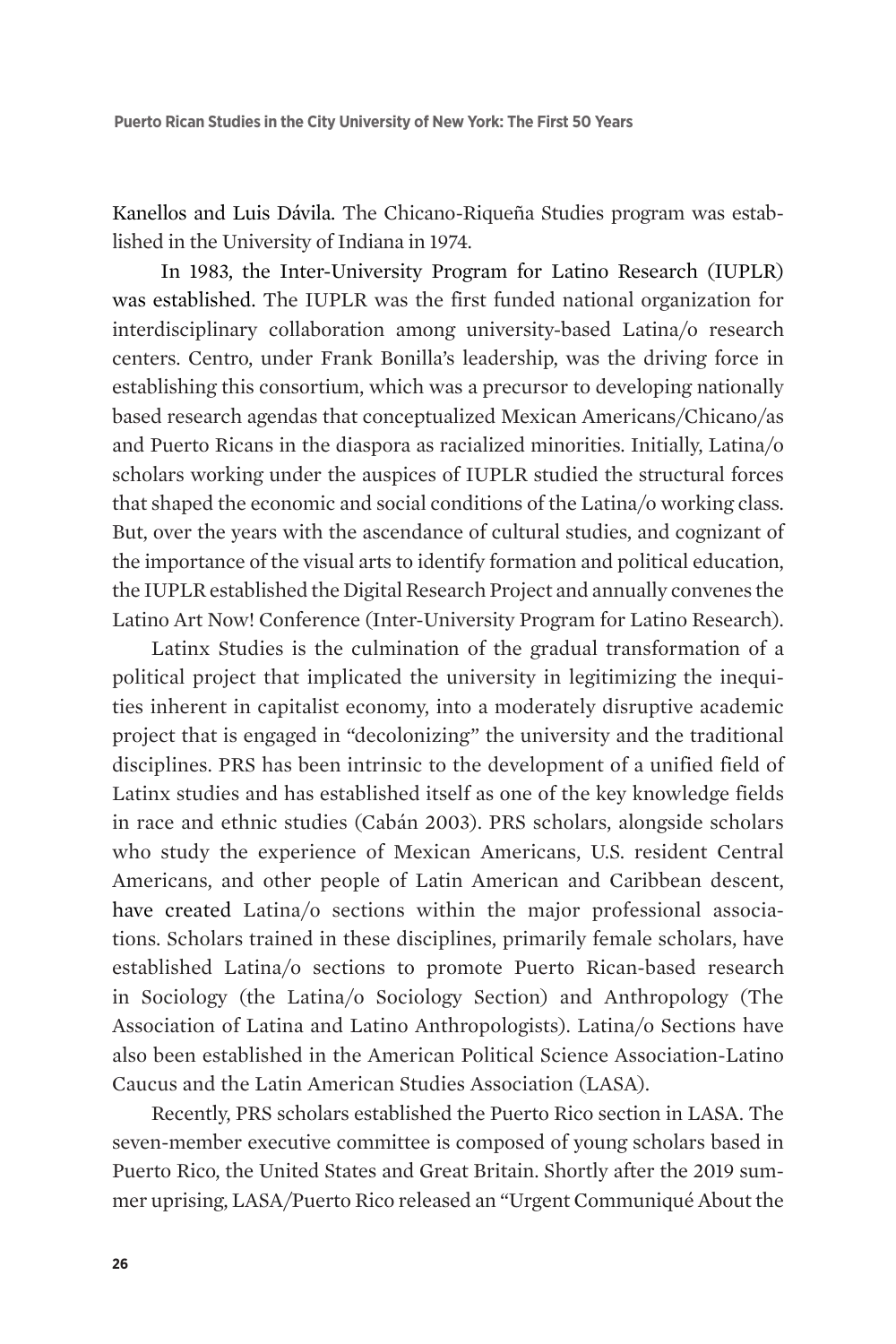Situation in Puerto Rico." The section expressed deep concern, noting that its members not only "have academic and intellectual interests in the archipelago" but have family there as well. The section affirmed that "Puerto Rico, Puerto Ricans, and Puerto Ricanness are not merely objects of study, they are an integral part of our own positionalities within academia" (Latin American Studies Association (LASA)/Puerto Rico Section (PR) 2019). LASA/Puerto Rico evokes an earlier history of collaboration between scholars in the diaspora and archipelago. PRS scholars played a prominent role in establishing the Latina/o Studies Association (https://latinxstudiesassociation.org/home/ mission-statement/). They have served as officers in the Caribbean Studies Association and the Association of Caribbean Historians. In 2003, Nelson Maldonado-Torres was among the founders of the Caribbean Philosophical Association and served as president. Other notable professional associations with a strong PRS representation are the National Latinx Psychological Association and the American Society of Hispanic Economists.

It is important to emphasize that while PRS is an inclusive and interdisciplinary field, it is almost exclusively located in the traditional liberal arts and sciences colleges. There is substantial and varied scholarly literature in legal studies, education and education policy studies, labor studies, public health and health disparities, and environmental justice in the Puerto Rican experience.<sup>9</sup> The labor of scholars in these fields helps fulfill part of the promise of the early PRS movement to create new knowledge in service of disenfranchised sectors of the Puerto Rican community. More can be done to acknowledge the centrality of this research to the PRS field.

The vibrant academic dispersal, creative differentiation, and sustained dialogue of PRS with other fields of study accelerated in the aftermath of the virtual elimination of PRS departments and programs in the CUNY system. Only Hunter College (1969) and Brooklyn College (1970) have academic departments that include Puerto Rican Studies in their title. A decade ago, I wrote that "in contrast to the waning importance of Puerto Rican Studies academic units, Puerto Rican Studies scholarship has gained acceptance in some academic fields and disciplines" (Cabán 2009). From its early decidedly insurrectionary beginnings, PRS scholarship has extended the bounds of inquiry and theorizing beyond the early work on capitalist development under colonialism and the racialized history of the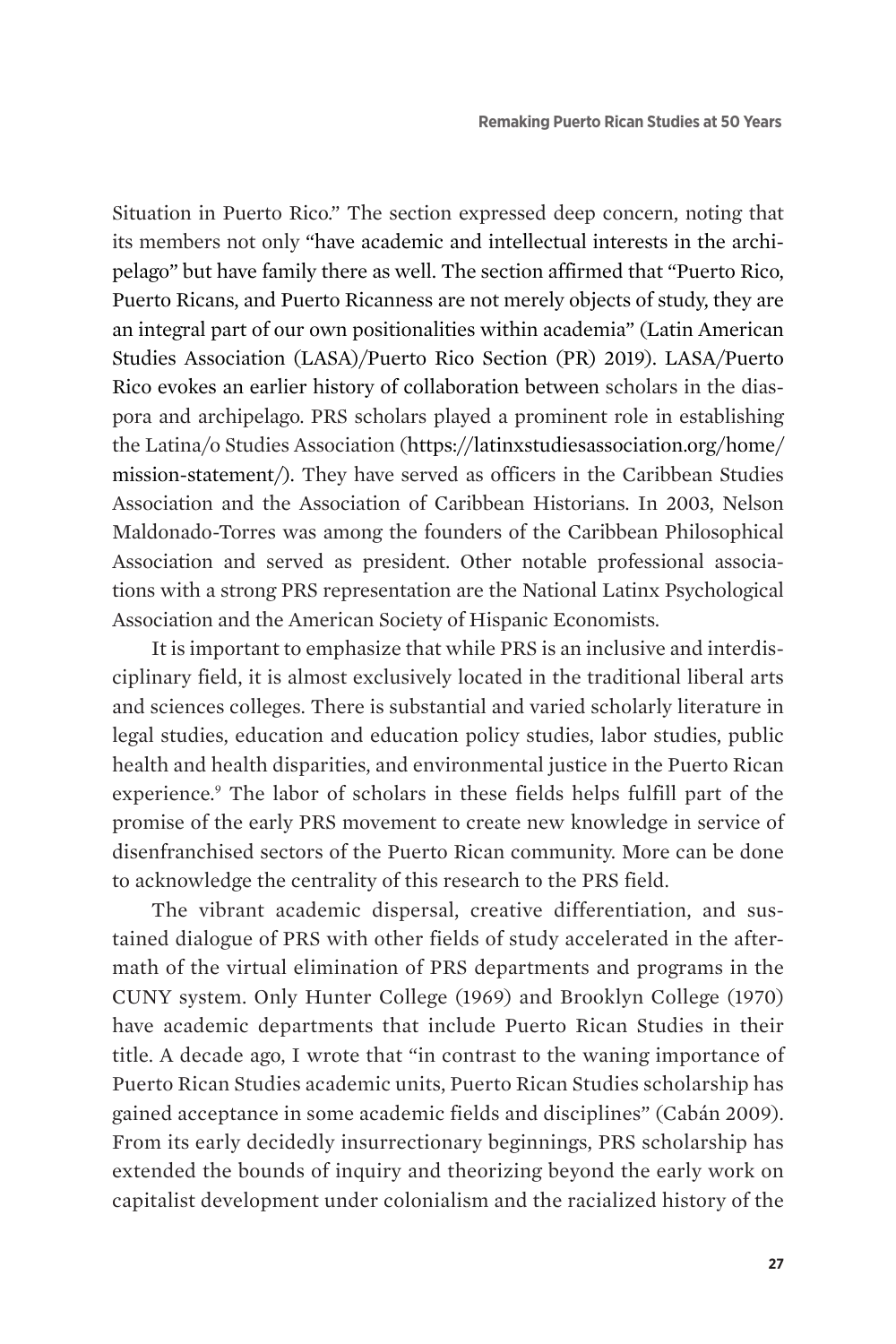diaspora. The growth and diversity of PRS scholarship is also a testament to the success of the Puerto Rican academic community in forging alliances and building networks to secure a presence in the university. The current moment, marked by heightened Puerto Rican activism in the archipelago and the United States, affirms that through their collective intellectual labor Puerto Ricans have developed the skills and insights to withstand a relentless campaign to deny their common humanity. While establishing common ground with other Latinx populations, PRS resists the subsumption of Puerto Rican specificity under constructed ethnic labels.

Many PRS departments have been reconfigured as Latinx Studies departments or as Latin American and Latina/o academic units. PRS departments, which once played an important role in building academic community, have been supplanted by professional associations. In addition to the conferences and symposia these associations convene, they are also the focal point of online chat communities and serve as social media sites. Professional associations have also become significant venues for the dissemination of PRS scholarship, building academic communities, and fostering collaboration.

The Puerto Rican Studies Association (PRSA) is one of the most consequential and enduring achievements of the Puerto Rican Studies movement. PRSA's first organizational meeting was held in White Plains, New York, in 1992. Since that time, the organization has evolved into the preeminent venue for disseminating the interdisciplinary scholarship that is the hallmark of PRS. PRSA has helped forge a robust professional identity for PRS scholars and has been an advocate for PRSA scholars wrongfully denied tenure and supported PRS departments and programs under budgetary assault. With the demise of academic departments, PRSA became indispensable for sustaining the dispersed PRS academic community. Through its conferences and seminars, PRSA promoted greater acceptance of Puerto Rican Studies scholarship. The research presented at PRSA conferences reflects the state of the field. By honoring the exceptional and enduring academic accomplishments of PRS scholars, the association has been pivotal in institutionalizing the field. Because of the activism of PRSA, apprehension that the closing or remaking of PRS departments into hybrid race and ethnic studies would lead to the demise of PRS scholarship has waned.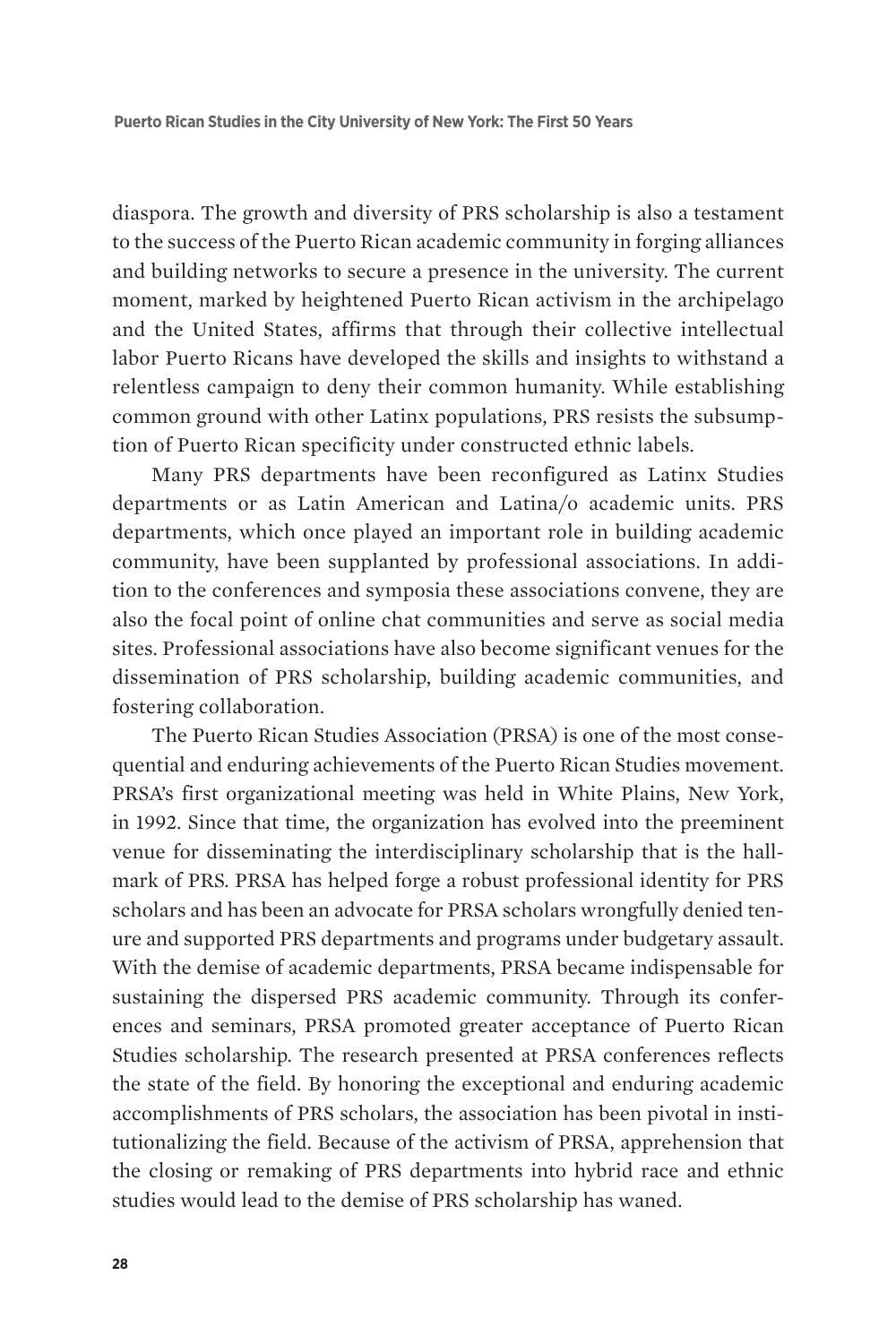Yet, despite this achievement, some of the goals of the PRS movement were never fully realized. The goal of decolonizing the university and appropriating its resources to empower racialized and marginalized communities proved an unattainable quest. The ardent advocates of PRS surely underestimated the capacity of the university to resist efforts to erode the centrality of Western canon in higher education. But, PRS did make modest, yet profoundly important, changes to the university culture. PRS scholars gained the university's belated acceptance that their field of study was not a shambolic academic indulgence. PRS developed into a viable academic field. PRS's early project to rewrite a distorted history that had reduced the Puerto Rican experience to an accident of empire has expanded to embrace a much larger and richer spectrum of inquiry and theorizing.

Judged in this light, the Puerto Rican community did not fail in its disruptive project to transform the university. It confronted the university's most regressive features and staked the claim that the study of the Puerto Rican experience is inviolable. Moreover, if we envision PRS as including the professions, we can better gauge the transformative legacy of this upstart academic field. During the current neoliberal moment, the institutional viability of PRS has ironically been strengthened. To the extent that PRS, and literally all race and ethnic studies, are able to attract students from a national population that is becoming increasingly brown, the less likely the university is to eliminate courses on racialized communities from the curriculum. The public universities and colleges, where Latina/o Studies predominate, are cash-strapped, enrollment-driven educational enterprises that have shown an impressive alacrity in adjusting their mission to respond to shifting market demands. Ironically, as the university administrations attempt to promote a "multicultural educational experience," race and ethnic studies are under-resourced and are portrayed as marginal to the university's academic mission.

With the substantial reductions of state support in public higher education, universities have had to depend on student tuition as the primary source of revenue. Long forgotten are fervid battles between administrators and students over the academic value of race and ethnic studies. As universities fiercely compete for a diminishing number of students willing to take on debt, administrators are more concerned about the monetary value, rather than the academic value, of race and ethnic studies. Graduates of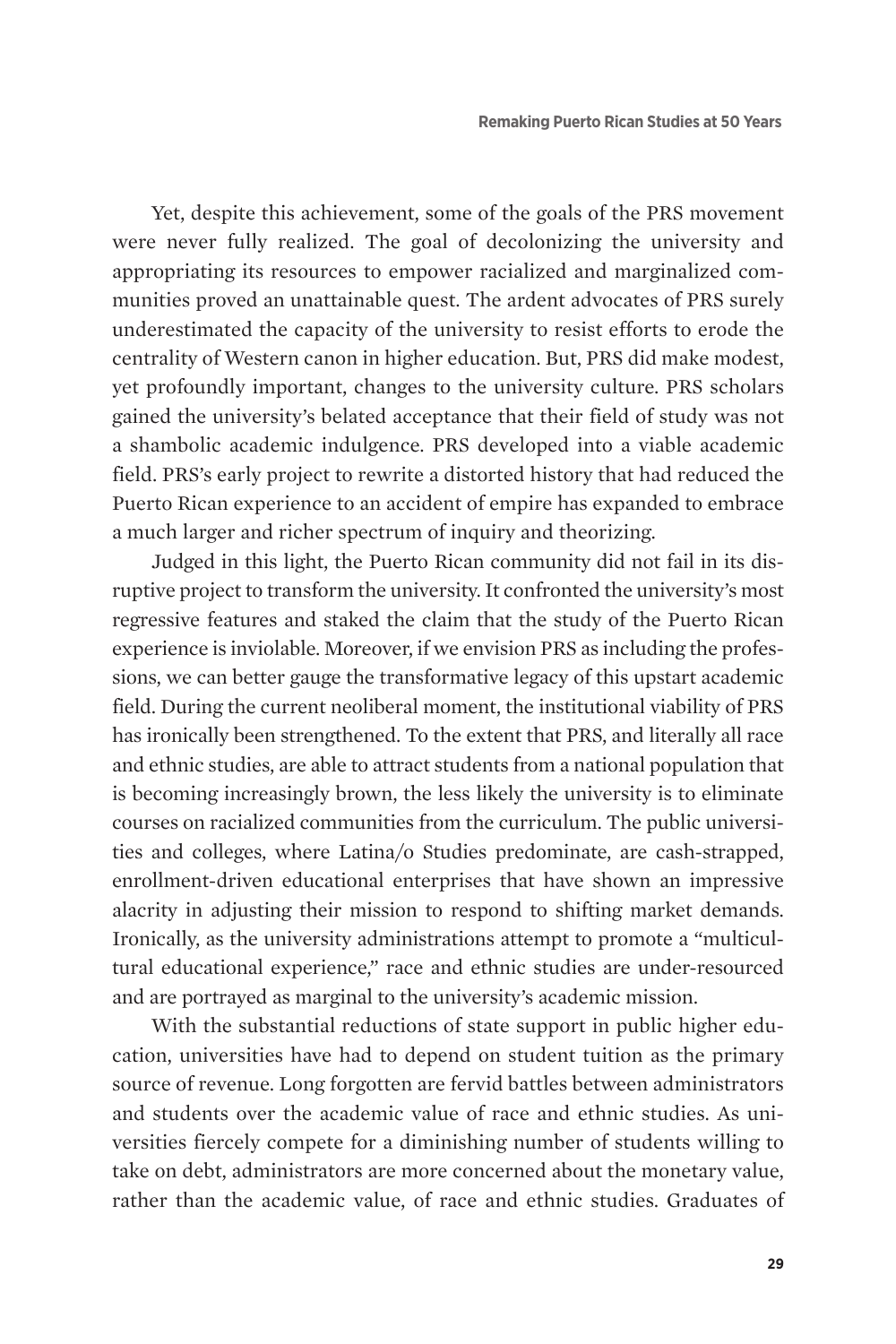market-oriented academic programs, who acquire a functional knowledge of America's racialized communities, are particularly attractive to employers who want a competitive edge in selling their services and products to a young and growing "minority population." This is indeed one of the ironies of PRS on its fiftieth anniversary. In their radical quest to transform the university and decolonize the production and dissemination of knowledge, the militant proponents of PRS helped the university respond to the demographic change and economic challenges that have transformed New York in the last half century. The university has adopted a market-oriented strategy to enhance its bottom line. This is a paradoxical, but not small, achievement.

## **4. PUERTO RICAN STUDIES AND PUERTO RICO IN CRISIS**

PRS is marked by a conceptual tension along two fault lines. In the previous section, I discussed the seemingly divergent research agendas among cultural, gender, and sexuality studies (which valorize the non-material dimensions of the political sphere), and political economy, politics, and history, in both their historical materialist and positivist epistemological forms. In the last decades, scholars have analyzed and theorized important dimensions of Puerto Rican identity that were relegated to the margins of the field. Research on racism in Puerto Rico and in the diaspora, the experiences of Afro-Boricuas/Afro-Latinxs, queer and transgender persons, and feminist critiques of the malecentric research priorities, have redefined the scope of Puerto Rican Studies.10 Yet, these need not be mutually exclusive framings as Centro attempted to demonstrate when it established the Task Forces in the early 1970s*.* Despite different methodologies and theoretical framings between cultural studies and political economy, Centro scholars attempted to align these two forms of knowledge creation through praxis. Notwithstanding this initial and farsighted vision, the conceptual divides, and analytical priorities, between "cultural studies" and "political economy" have become more extensive and challenging to bridge. But, events that have transpired since Hurricane María, including the exodus of Puerto Ricans, the collapse of the colonial state's legitimacy, the formation of diaspora organizations in solidarity with the archipelago, and the rise of grassroots resistance and advocacy collectives (AgitArte and Colectiva Feminista en Construcción) create novel opportunities to promote a nexus at the organizational level between these alternative paradigmatic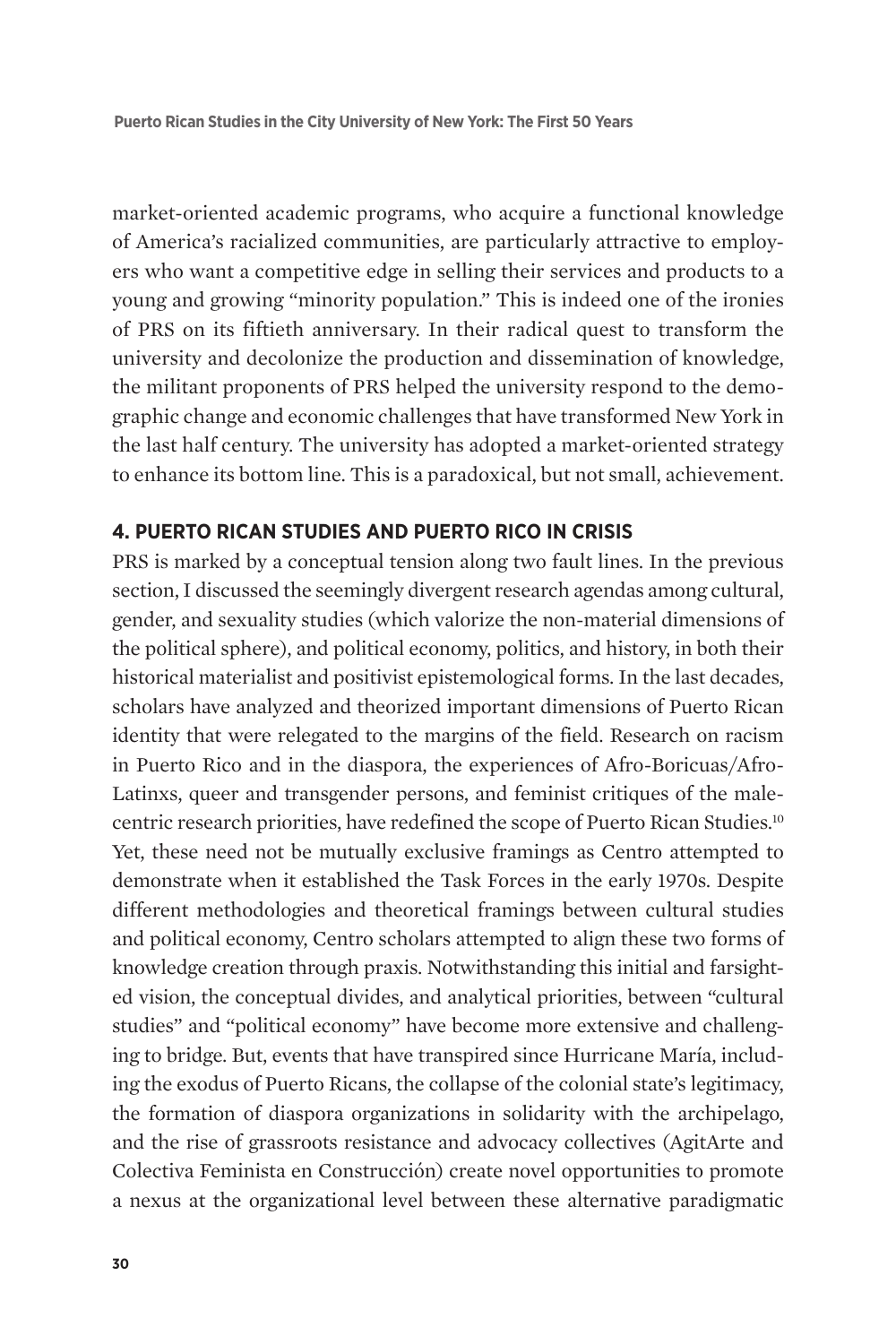approaches. The critical reappraisal of PRS that is taking place in the wake of the rejuvenation of the Puerto Rican Studies Association may also spur a conceptual reassessment of the constructive intersections of cultural studies and political economy.

The second fault line, also introduced above, concerns the distinctive modalities used to represent and interpret the Puerto Rican experience in the diaspora and the archipelago. Here, I am referring to the distinction between Puerto Rican Studies and Puerto Rico studies discussed earlier. The early attempts by the CEREP in Puerto Rico and Centro in New York to develop research agendas to explore the continuities and commonalities between the Puerto Rican experience in the diaspora and the archipelago did not yield the hoped-for collaboration.<sup>11</sup> This may change. The Republican Party's relentless drive to fortify white supremacy and establish a polity ruled by plutocrats, has fostered solidarity among all racialized populations. These recent radical political developments are eroding distinctions between Puerto Ricans in the diaspora and the archipelago, as well as among racialized and economically vulnerable populations. Puerto Rico's endless economic and humanitarian crises, and the resurgence of a campaign of hate against Latinx immigrants, are transforming the research agenda and modes of academic collaboration in PRS. It is a politically urgent moment to envision a holistic Puerto Rican Studies paradigm that is based on a conceptual and spatial unity (e.g., cultural and political economy/diaspora and diaspora-archipelago).

Since 2005, but especially after the archipelago's financial collapse of 2008-09, virtually every aspect of the Puerto Rican people's existence has been disrupted by the misfortunes that have befallen the archipelago. Puerto Rico has been afflicted by debt, destruction, displacement, and dissent. Puerto Rico's massive debt to the municipal bond market and hedge funds is without historical parallel. The systemic defunding of the public employees' pension was fraudulent and at a scale that is incomprehensible. The ruling political parties, the pro-commonwealth Popular Democratic Party and the pro-statehood New Progressive Party, have been exposed as inherently corrupt patronage operations detached from the people and unmoved by their plight. The Puerto Rico Oversight Management and Economic Stabilization Act of 2016 (PROMESA) stripped the Puerto Rican government of the limited autonomy it enjoyed for almost six decades. Puerto Ricans have been victimized by heart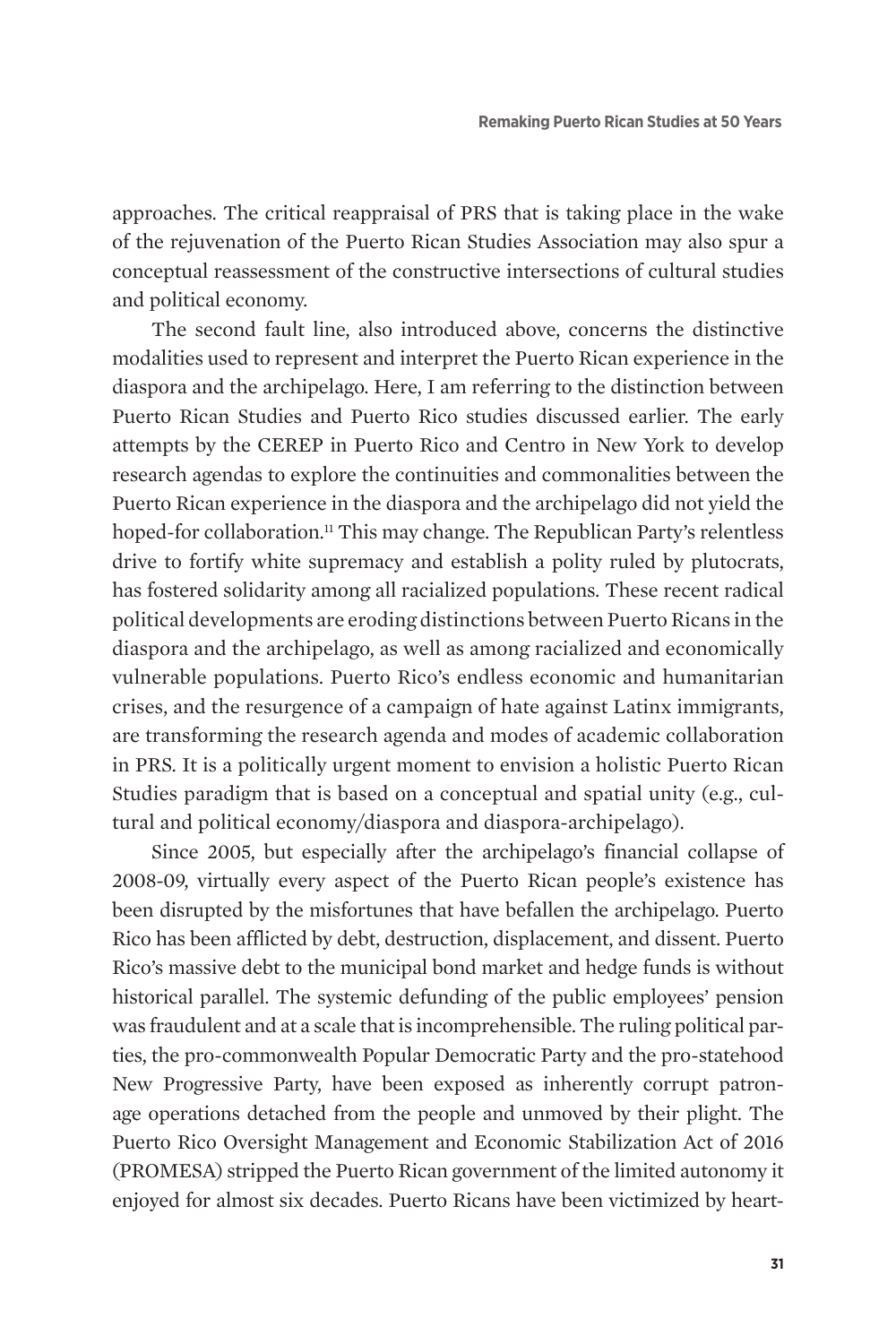less austerity measures imposed by both the colonial state and a technocratic and unaccountable financial control board created by PROMESA.

Puerto Rico had barely recovered from the damage caused by Hurricane Irma when Hurricane María struck the archipelago on September 20, 2017. Hurricane María rained more destruction and death on Puerto Rico than any other hurricane in modern history. The hurricane claimed over 4,600 lives (Kishore 2018). Property damage was estimated at \$95 billion (Disis 2017). Hurricane María destroyed the electrical grid, thousands of homes were made uninhabitable, and the health care infrastructure was severely damaged. In the aftermath of Hurricane María, migration reached unprecedented levels. From 2017 to 2018 about 133,500 Puerto Ricans migrated to the United States, and about one-third settled in Florida (Glassman 2019). The 3.9 percent decline of population in 2018 was the largest single year decline since 1950, the first year that annual data were collected (Flores 2019). Puerto Ricans were displaced by the collapse of society in numbers that were unimaginable at the start of the millennium. The scale and pace of exodus resembles the mass migration of refugees fleeing an active war zone.

The public institutions, federal as well as insular, responsible for safeguarding the well-being of the population, utterly failed. Puerto Ricans were abandoned by their government to fend for themselves in a denuded and devastated landscape. The people had reached a limit with the prolonged period of collective suffering and government malfeasance. The political class's blithe contempt for their fellow Puerto Ricans, who were shell shocked at the visible collapse of their society, provoked the massive uprising of summer 2019. Nearly a million people, almost a third of the archipelago's population, roared their collective indignation at the abuse of their humanity.

The despised Governor Ricardo Rosselló Nevares was forced to resign on August 2. Key members of his cabinet also resigned. The Puerto Rico Supreme Court ruled that Rosselló violated the constitution when he appointed Pedro Pierluisi as his successor on August 5. Wanda Vázquez Garced, Secretary of Justice and third in the line of succession, was appointed governor on August 7. Her administration has been marked by the incompetence and lack of transparency that were hallmarks of the Rosselló administration. Vázquez Garced and her administration have been condemned for their ineffectual response to the devastating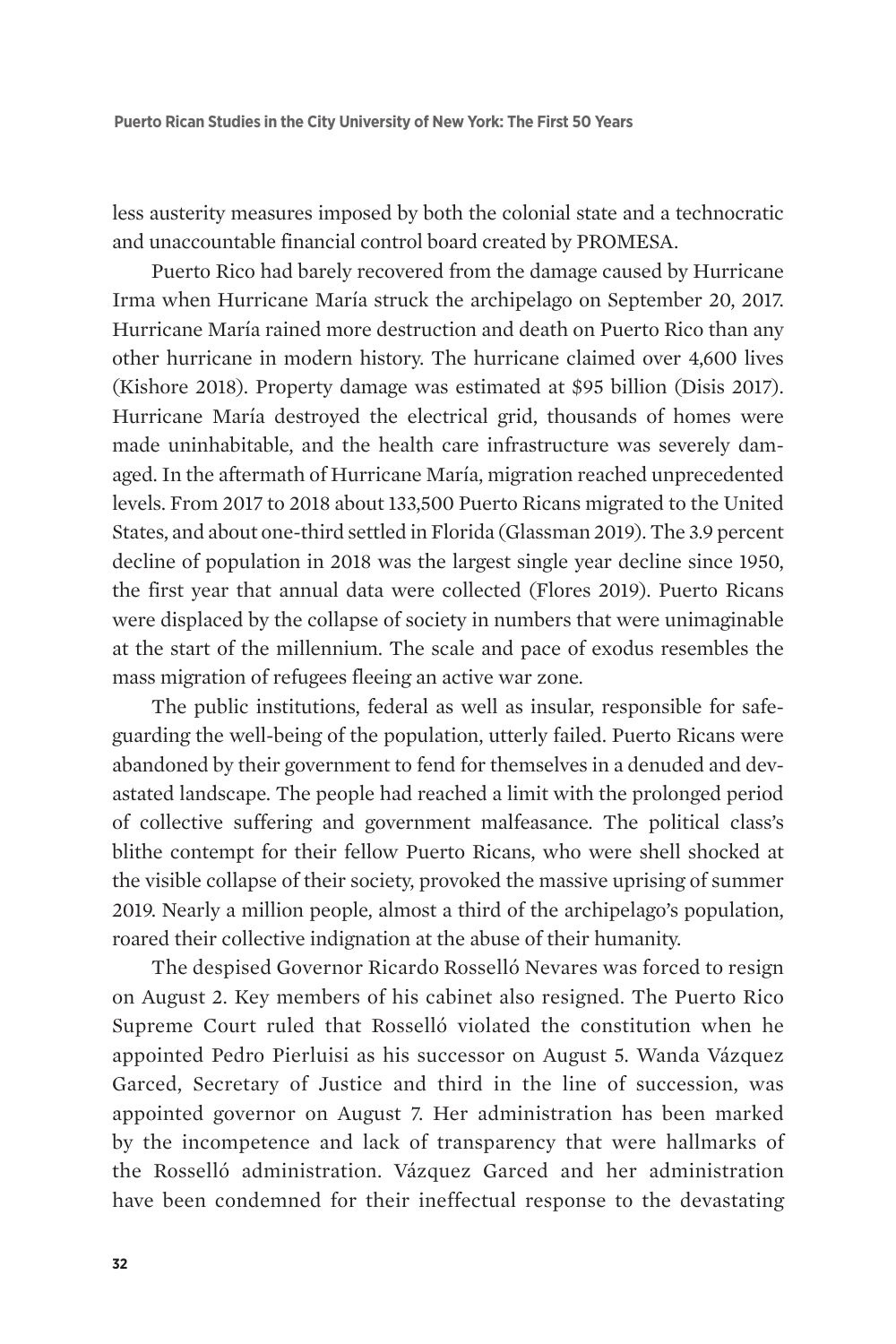earthquake that inflicted much damage to southwestern Puerto Rico. Thousands have protested, demanding her resignation.

Puerto Rican Studies is most vibrant, creative, and relevant when the Puerto Rican community in the diaspora and the colony is under threat. Collaboration becomes more compelling and vigorous during periods of genuine crisis (Hurricanes Irma and María, the summer 2019 uprising, the Navy out of Vieques movement, the anti-PROMESA campaign, the anticoal ash protests, the student strikes at the University of Puerto Rico, and the December 2019 and January 2020 earthquakes). Puerto Rican Studies scholars, public intellectuals, and activists in the diaspora and the archipelago directed much of their research and intellectual labor to documenting and evaluating the litany of traumas that had transformed the Puerto Rican experience. PRS scholars in the U.S. were instrumental in disseminating information, providing analysis, and creating venues for PRS scholars and activists from the archipelago to share their work. Puerto Rican researchers were invited to conferences and offered short research appointments at universities in the U.S. Most prominent among these was Princeton University's Program in Latin American Studies that established the Princeton Task Force on Puerto Rico; Arcadio Díaz Quiñones was actively engaged in this initiative.

The impact of the shocks that befell Puerto Rico has had an effect on Puerto Rican Studies. In particular, it is leading to a reappraisal of the two faulted lines I described above; the divide between cultural studies and political economy and rethinking the intersections between Puerto Rican Studies and Puerto Rico studies. The massive, ongoing exodus of Puerto Ricans, many of whom see themselves as forced to embark on a peregrination they fear will be permanent, has strengthened the links between Puerto Ricans in Puerto Rico and the United States. In addition, the connection between research and activism, which was a defining goal of the early PRS movement, has been regenerated. Increasingly, the boundary between knowledge production and political empowerment of disenfranchised communities, which academia valorizes, is under scrutiny by a generation of young scholars steeped in the legacy of the insurrectionary period of the Puerto Rican students' movement of the 1960s and 1970s.

There is little doubt that the study of Puerto Rico is gaining prominence in PRS. Scholars, activists, journalists, and organizers in the dias-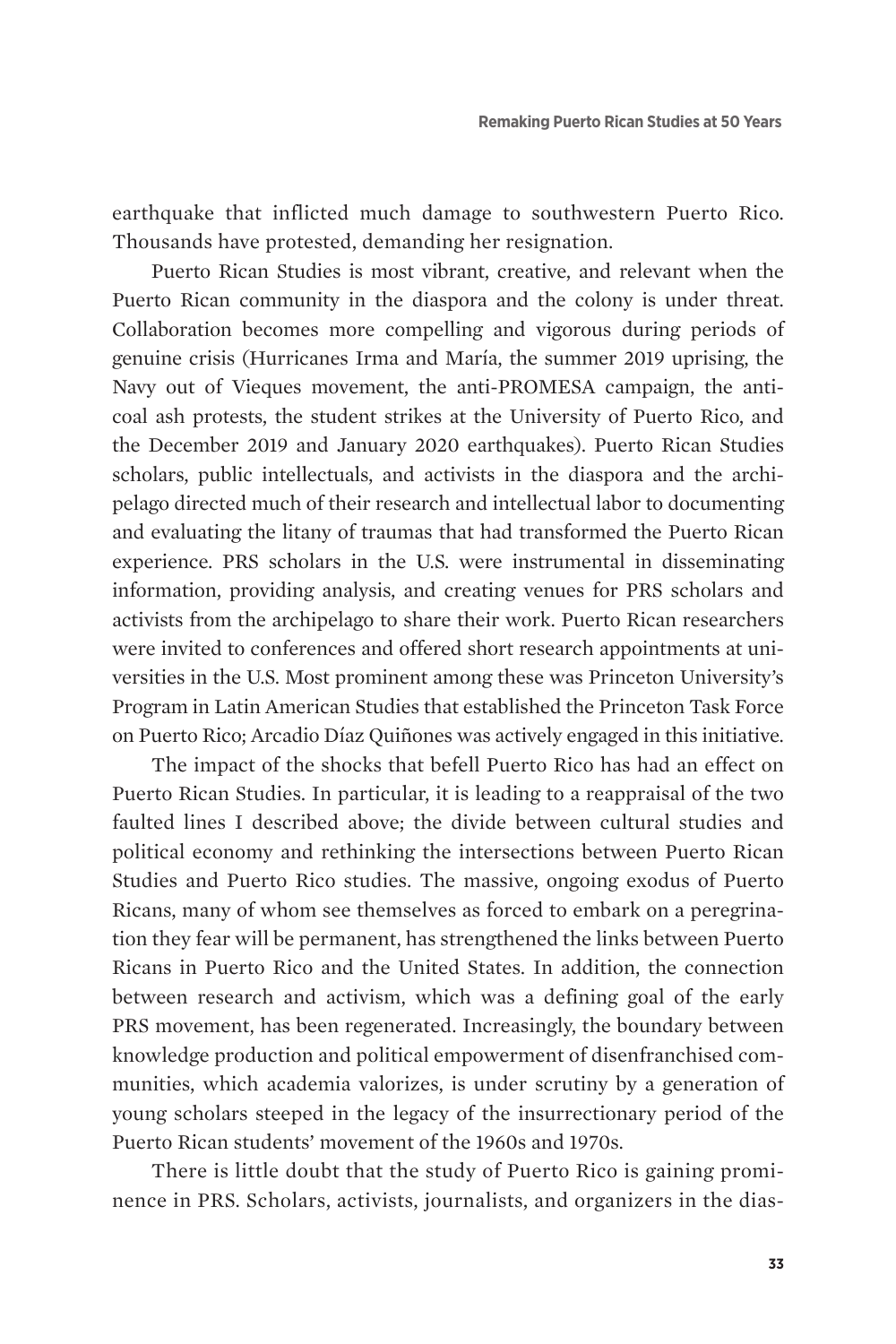pora and the archipelago published hundreds of articles and essays in a wide array of online periodicals, newspapers, magazines, podcasts, and blogs about Puerto Rico's protracted crisis. They published incisive analysis and illuminating commentary on events and actors that are remaking Puerto Rico. The reports of Centro de Periodismo Investigativo (Center for Investigative Journalism) and the Centro para la Nueva Economía (Center for a New Economy), both in Puerto Rico, exposed the incompetence, corruption, and confabulations of the colonial government. They are bulwarks against the highly concentrated corporate media in Puerto Rico, which filter and sanitize news in an insidious "commercialization of public discourse," thus seeking to normalize colonialism and citizen passivity (McChesney 1998).

This abundance of information armed scholars and activists with the vital insights that are necessary for informed and effective analysis and action. *The Washington Post, New York Times, Huffington Post, El Nuevo Día, CENTRO Journal, Jacobin, NACLA, The Guardian, The Hill, New Politics, Conversation.com, Latino Rebels, The Nation, The Intercept, Dissent, 80 grados, Democracy Now!, Atlantic, New Yorker, Hedge Clippers, NOTICEL,* and other sources published reports and commentary by scholars, policy makers, organizers, lawyers, health care providers, and activists. The critical popular writing revealed the mechanisms of colonial subjugation, and the perfidy of multinational banks and hedge funds in their schemes to impoverish Puerto Rico, and exposed the institutionalized corruption that permeated virtually all of government. But, it also documented the resistance and resilience of humble Puerto Ricans as they struggled to rebuild their devastated society and protested to bring down Rosselló's administration.

Puerto Ricans also creatively used the arts in a campaign of cultural resistance that was disseminated in a variety of media. AgitArte was among the most creative and daring activist groups deploying art and performance to challenge the authorities and build solidarity. Music had a vital and energizing presence at every protest event. The woman's collective, Plena Combativa, is well known for performing original compositions at protest events and was ever present at the uprising of summer 2019. The visual arts and music were indispensable mediums to educate, mobilize, organize, and to ridicule and discredit corrupt and incompetent government officials.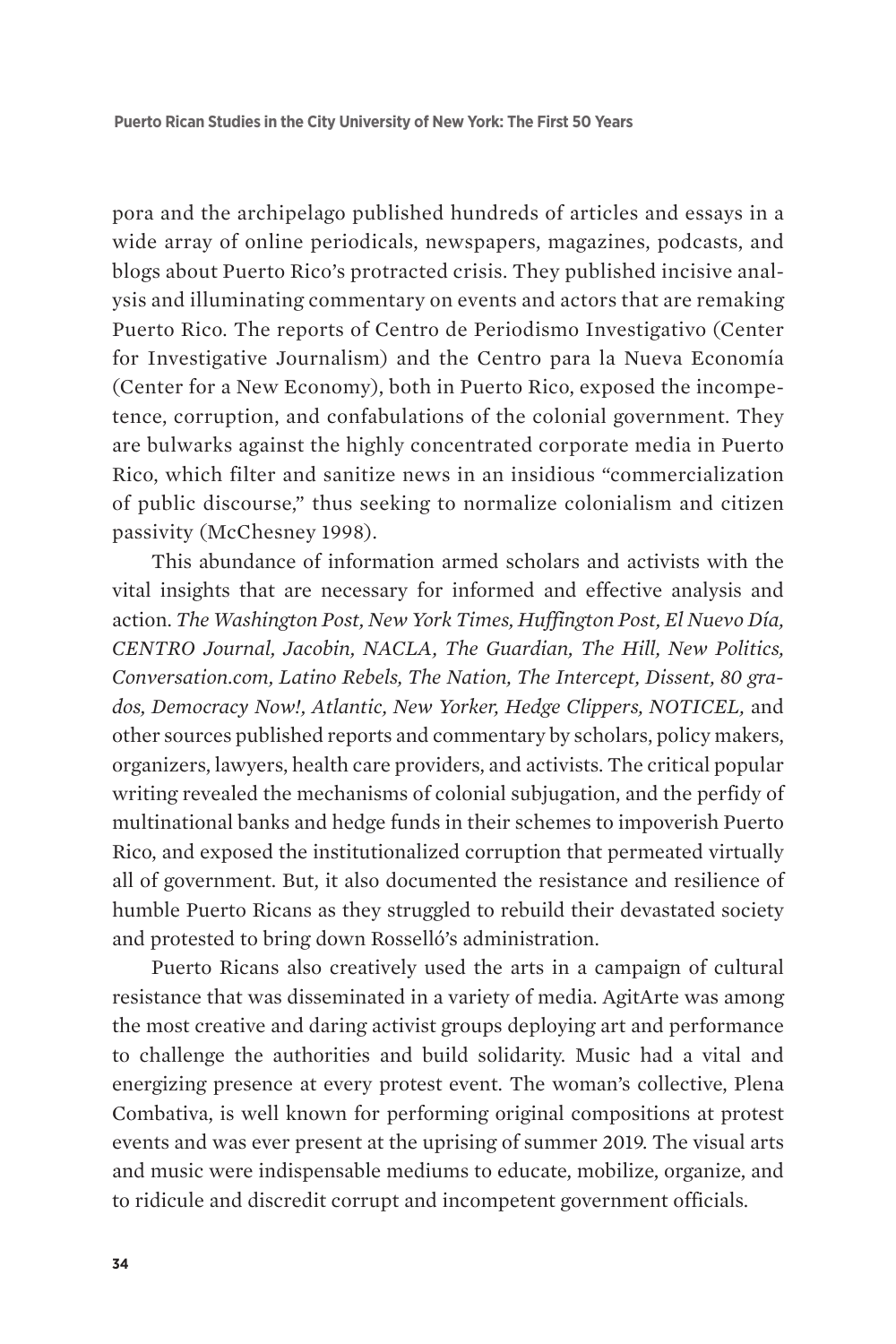This unity of diverse forms of resistance (academic and journalistic writing, and performative and physical action) is nicely captured in *Aftershocks of Disaster* (Bonilla and LeBrón 2019). This ground-breaking and original anthology, edited by Yarimar Bonilla and Marisol LeBrón, is a collection of essays written by academics and journalists, activists and community organizers, artists and poets, arranged into a sweeping and contemplative portrait on the transformative physical and emotional impact of Hurricane María on Puerto Rico. Arcadio Díaz Quiñones, an emeritus professor from Princeton University, eloquently described the Rutgers University conference on which *Aftershocks* was based as a demonstration "of the strength of the ethos of solidarity among diverse diasporic communities and the institutions they have created as well as the moral sensibility of their allies at universities and research centers" (Díaz Quiñones 2019). *Aftershocks* shows how politically progressive individuals are dismantling a metaphorical border that was devised by the colonial state to discourage transnational community building.

*Valor y Cambio,* created by Frances Negrón Muntaner and Sarabel Santos Negrón in 2019, is described as "a story-telling, community-building, and solidarity economy project." *Valor y Cambio* combines technology, culturally appropriate material incentives, graphic art, and history to provoke "a broad conversation about what is a just economy and how to foster collective empowerment" under conditions of severe austerity (Negrón Muntaner and Negrón 2019). *Valor y Cambio* was installed in economically vulnerable communities in Puerto Rico and New York, and furthers the evolving Puerto Rican transnational identity. The *Puerto Rico Syllabus*, conceived by Yarimar Bonilla, Marisol LeBrón, Sarah Molinari, and Isabel Guzzardo, is another creative project which fosters a link between research and activism, and which blurs the boundaries between cultural studies and political economy (Bonilla et al.). It promotes and sustains an ongoing exchange of knowledge between scholars and activists in the diaspora and in Puerto Rico on the origins and repercussions of the debt crisis. It is an accessible digital resource that offers the general public a variety of information sources on Puerto Rico. The goal of the *Puerto Rico Syllabus* "is to contribute to the ongoing public dialogue and rising social activism regarding the debt crisis by providing historical and sociological tools with which to assess its roots and repercussions" (Bonilla et al.).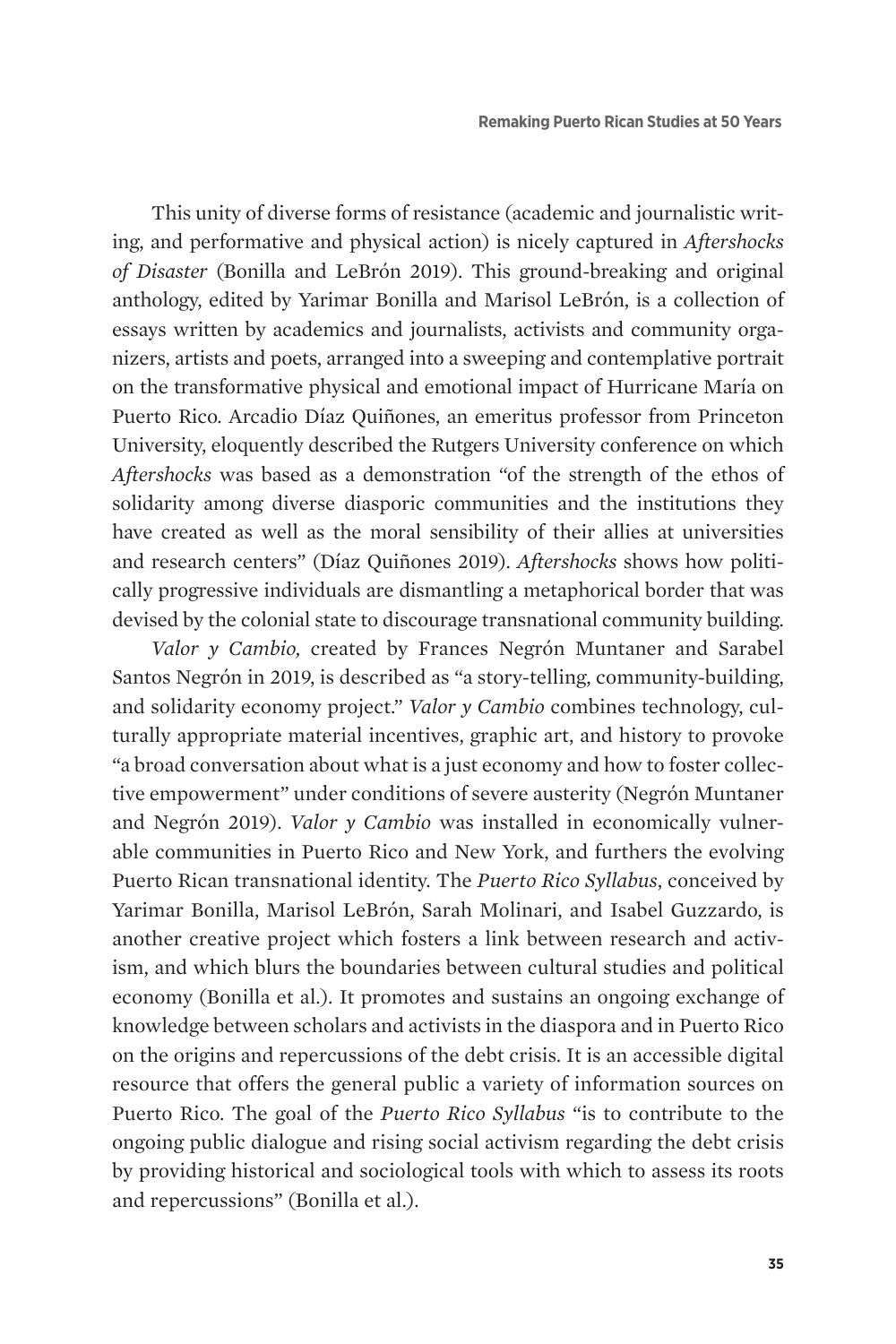**Puerto Rican Studies in the City University of New York: The First 50 Years**

Many colleges and universities, particularly those in CUNY and SUNY, participated in Puerto Rico's recovery process and provided humanitarian assistance. The *Listening to Puerto Rico* Teach-Out is an innovative program developed by the University of Notre Dame and the University of Michigan to create an archive of "film testimonies from Puerto Ricans of all walks of life." Described as "an engaged digital learning project," *Listening to Puerto Rico* aims to deepen awareness and comprehension of the "urgent multidimensional crisis" that Puerto Rico faces and to "learn of successful organizations, strategies and solutions that are contributing" to its recovery (*Listening to Puerto Rico*). *Listening to Puerto Rico* and *Puerto Rico Syllabus*  have given joint presentations at academic conferences to discuss digital projects and solidarity work. Both are exploring strategies to expand the use of "digitally engaged scholarship." According to Sarah Molinari, Ph.D. Candidate in the CUNY Graduate Center Anthropology Program and one of the participants, both groups are looking at contrasting interpretations and new knowledge that the "mainstream media and academic accounts" are unable to provide. Their collaborative initiative also responds to the "growing public interest in alternative learning methods" (Molinari 2019).

The Centro de Estudios Puertorriqueños has undergone a sea change since its origins. It has established an expansive social media and video presence, and through its *Puerto Rican Nation* program helps promote community solidarity. While researchers continue to generate timely analysis on political and economic conditions of Puerto Ricans in the U.S. and Puerto Rico, Centro has embarked on an ambitious schedule of summits, symposiums, and conferences. Some of the conferences are network and community building events, while others are designed to promote coalitions and partnerships among an array of Puerto Rican community-based organizations, service agencies, and corporate stakeholders. Through its Diaspora Summits, Centro has taken a leadership role in promoting a dialogue among academics, public officials, community organizations, and "multimedia makers" with the aim of setting "policy priorities and focusing on statesideled rebuilding efforts for Puerto Rico in the aftermath of Hurricanes Irma and María" (Centro de Estudios Puertorriqueños 2019). Conferences have been organized in Puerto Rico, the Northeast, Washington, and Orlando and regularly include scholars and activists from Puerto Rico. The Centro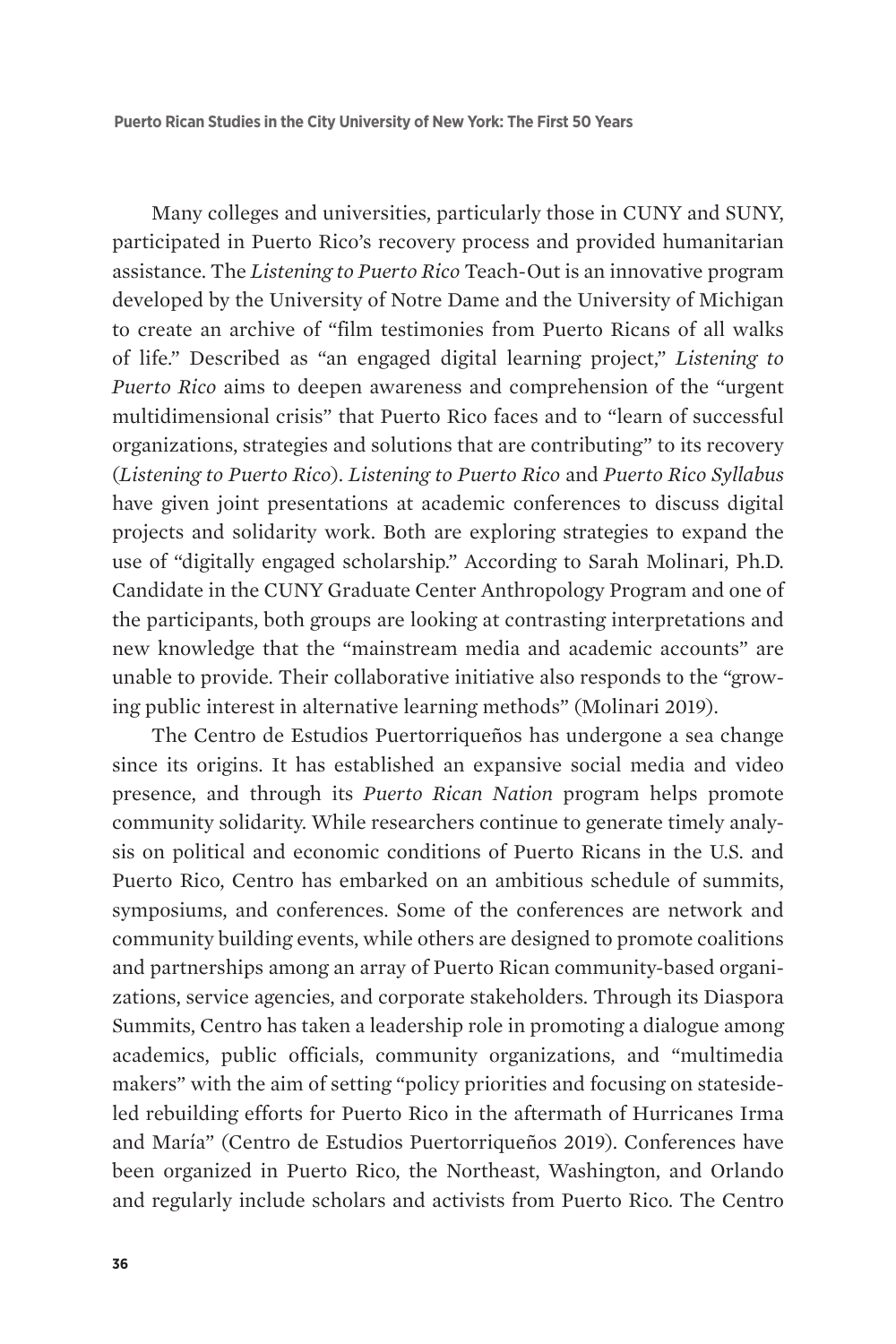also launched the *Rebuild Puerto Rico* initiative, which is described as "an online information clearinghouse for the stateside Puerto Rican community and other allies to support disaster relief and recovery efforts" (https://centropr.hunter.cuny.edu/events-news/rebuild-puerto-rico). Centro operates an ambitious program to promote the arts and culture and creates accessible spaces for community education and dissemination of the latest PRS scholarship.

There is an undeniable urgency to deploy social media, digital communication technologies, and web-based platforms to create and disseminate new knowledge and to build opportunities to expand the scope of solidarity work. The use of social media and other digital technologies has been instrumental for building scholarly communities, solidarity groups, and community-based movements following Hurricane María and *#RickyRenuncia.*

#### **CONCLUSION**

PROMESA, Hurricane María, and the summer uprising of 2019 have transformed Puerto Rico and created a bond of activist solidarity between Puerto Ricans in the diaspora and the archipelago. The Navy out of Vieques movement is the only comparable event, but the protesters' goal was to reclaim territory and expel an occupying force from a Puerto Rican island. The 2019 summer uprising was different. Protesters challenged a corrupt political class and the *junta*, the despised agency the federal government deployed to impose austerity. However, before the uprising, few Puerto Ricans were aware of the explosive groundswell of opposition and affirmation that was percolating after years of colonial abuse. The relentless resistance against the junta, the self-reliance and human dignity shown in the aftermath of the hurricane, and the outrage and courage of those protesting the degeneracy of the political class awakened the world to the fact that after 121 years of colonialism and remorseless attacks against all who fought for self-determination, Puerto Ricans are not cowed. The colonizer and the colonial state had failed to strip Puerto Ricans of their dignity and humanity. Many PRS scholars, activists, teachers, and intellectuals in the diaspora clearly understood they had a responsibility to support the collective cry of indignation. Many of them fought battles to establish Puerto Rican Studies, protested police brutality, marched for Puerto Rican independence, and participated in the Navy out of Vieques protests.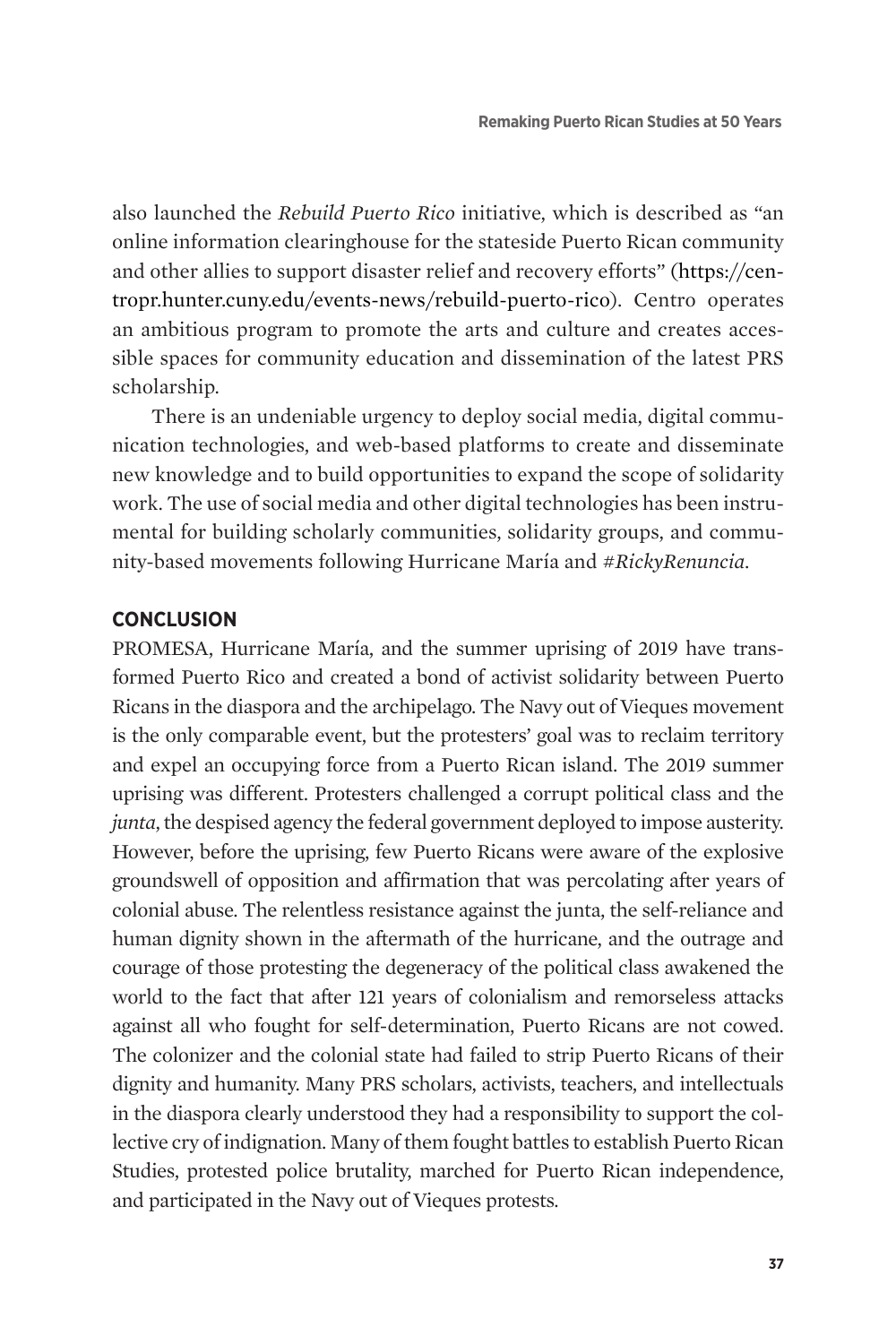Young scholars continue to be drawn to Puerto Rican Studies. This in itself is a revolutionary act considering that, despite PRS's heightened academic standing, the field is not immune from criticism. Its detractors label PRS, as well as Black Studies, as identity politics, lacking academic rigor and as nothing more than an updated version of angry demands of the 1970s by individuals whose presence in the university should be contested. Yet, the more cosmopolitan and progressive faculty, many of whom are of color, acknowledge the importance of the scholarship that marks the current state of the field. Paradoxically, as Puerto Rico appeared on the verge of deteriorating into a Caribbean dystopia, Puerto Rican Studies scholarship regained the vibrancy, urgency, and critical properties that marked its origins in the turbulent 1960s.

Puerto Rican Studies has come full circle. PRS was the product of urgent and persistent student demands for the university to cede a space for Puerto Ricans to control the narrative; to create new knowledge of their reality, and in the process to expose the racist underpinning of university-sanctioned scholarship. This knowledge was to be deployed in service of marginalized and precarious communities. The task, then as now, is for Puerto Ricans to acquire an education that will empower them to lead a life with dignity and economic security, as they effect positive social change. Today, Puerto Rican Studies is on much firmer academic grounds than 50 years ago; there are far more scholars who can draw on the expansive knowledge that has been produced about the Puerto Rican experience in the diaspora and the archipelago.

PRS has created new knowledge and deployed new technologies to challenge the institutions and agents who enforce a neoliberal agenda on an impoverished colony. PRS scholars are also studying the demographic reconfiguration of Latinx communities resulting from successive waves of Puerto Rican migrants who started fleeing the archipelago with the onset of the 2005 depression. PRS researchers are focusing on the lives of these economic exiles and their impact on the communities in which they settle. The economic, social, linguistic, and cultural challenges the new migrants face are simultaneously similar to, but different from, the experience of post-World War II Puerto Rican migrants. Fifty years after Puerto Rican Studies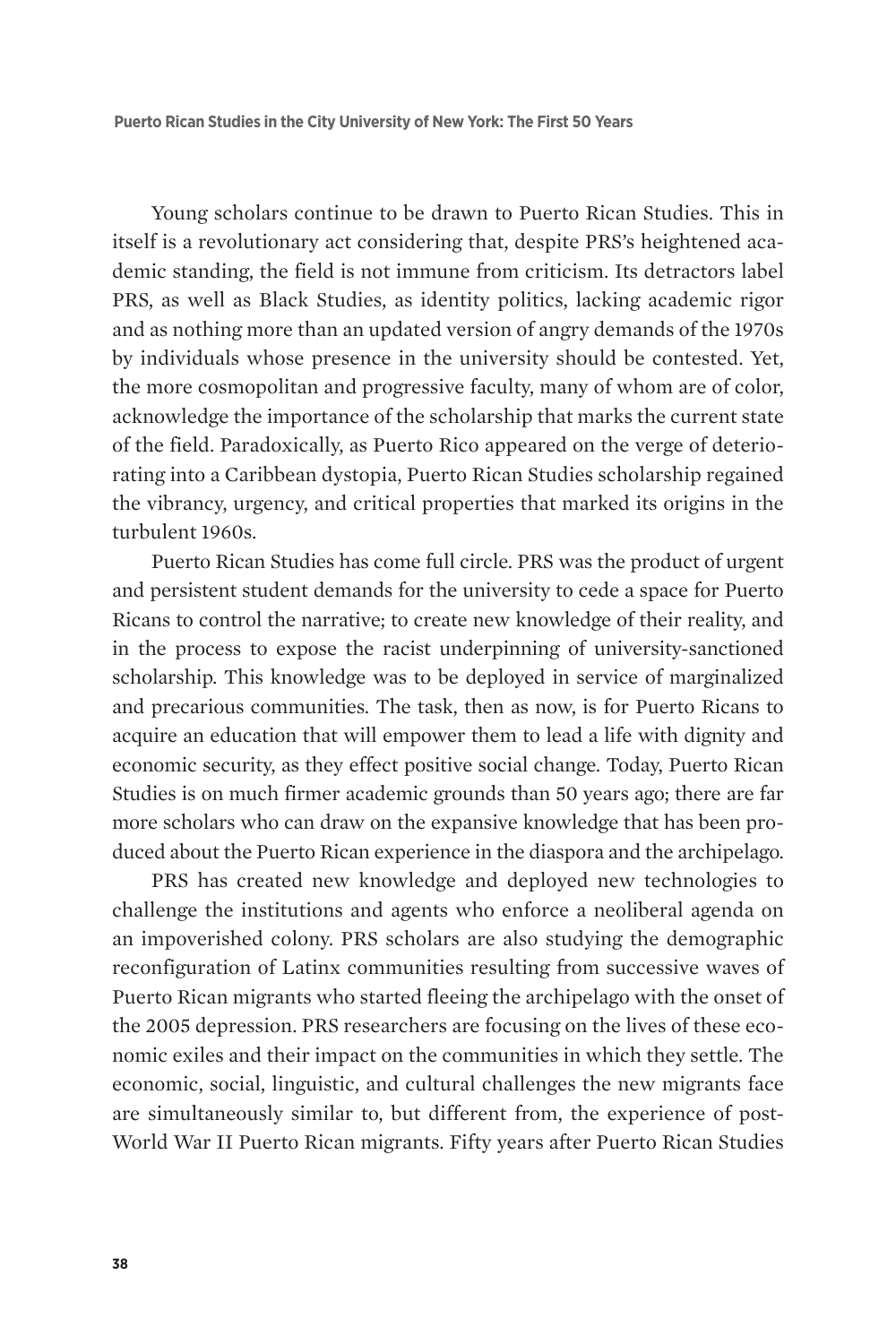was established with a clear social justice agenda, it continues to pursue the same quest. However, this time PRS does so with substantial institutional experience and the academic capacity gained by its enduring struggle to create a secure academic presence in the American university.

## ACKNOWLEDGMENTS

I want to acknowledge and thank Aldo Lauria Santiago, Sarah Molinari, Charles R. Venator Santiago, Xavier Totti, Edna Acosta Belén, and the editors, María E. Pérez y González and Virginia Sánchez Korrol, for their comments and assistance in providing information for this chapter.

## NOTES

<sup>1</sup> See Vázquez and Otero (2017) on the origins of Centro and *CENTRO Journal*.

<sup>2</sup> My thanks to Xavier Totti for this information.

3 Author's translation.

4 See Ortíz Márquez (2009) for an analysis of Centro's impact on the development of Puerto Rican Studies.

5 Author's translation.

6 Author's translation.

7 See Vázquez and Otero (2017) for an insightful essay on the history and personal reflections by the long-standing editor of the *CENTRO Journal* on "the creation of the Center for Puerto Rican Studies" in 1973 and its journal. The essay traces the history of the *CEN-TRO Journal* as she guided its development from a modest newsletter into the leading academic journal in the field of Puerto Rican Studies.

<sup>8</sup> Turmoil in the Puerto Rican Studies Association in mid-2020 was partially attributable, according to a sizeable portion of the membership, to the inability of the organization's executive board to "address the current needs of the field of Puerto Rican Studies: one that foregrounds Black, feminist and queer perspectives" (Open Letter to the PRSA 2020).

9 A very partial list includes the following: Anthony DeJesús, Milga Morales Nadal, and Sonia Nieto (Education); Juan González (Environmental Justice); Jodie Roure, Juan Cartagena, Tanya Hernández, and Natasha Lycia Ora Bannan (Law); Judith Aponte and Urayoán Colón Ramos (Health Disparities); and the late Angelo Falcón (Policy Analysis). See Lloréns and Stanchich (2019) for a discussion on environmental degradation, climate change, and the environmental justice movement in post-Hurricane María Puerto Rico.

10 See the essay by Mario Mercado-Díaz on anti-Blackness in Puerto Rico and the diaspora (Mercado-Díaz 2020). For a discussion on racism in the archipelago, see Franco Ortíz, et al. (2019).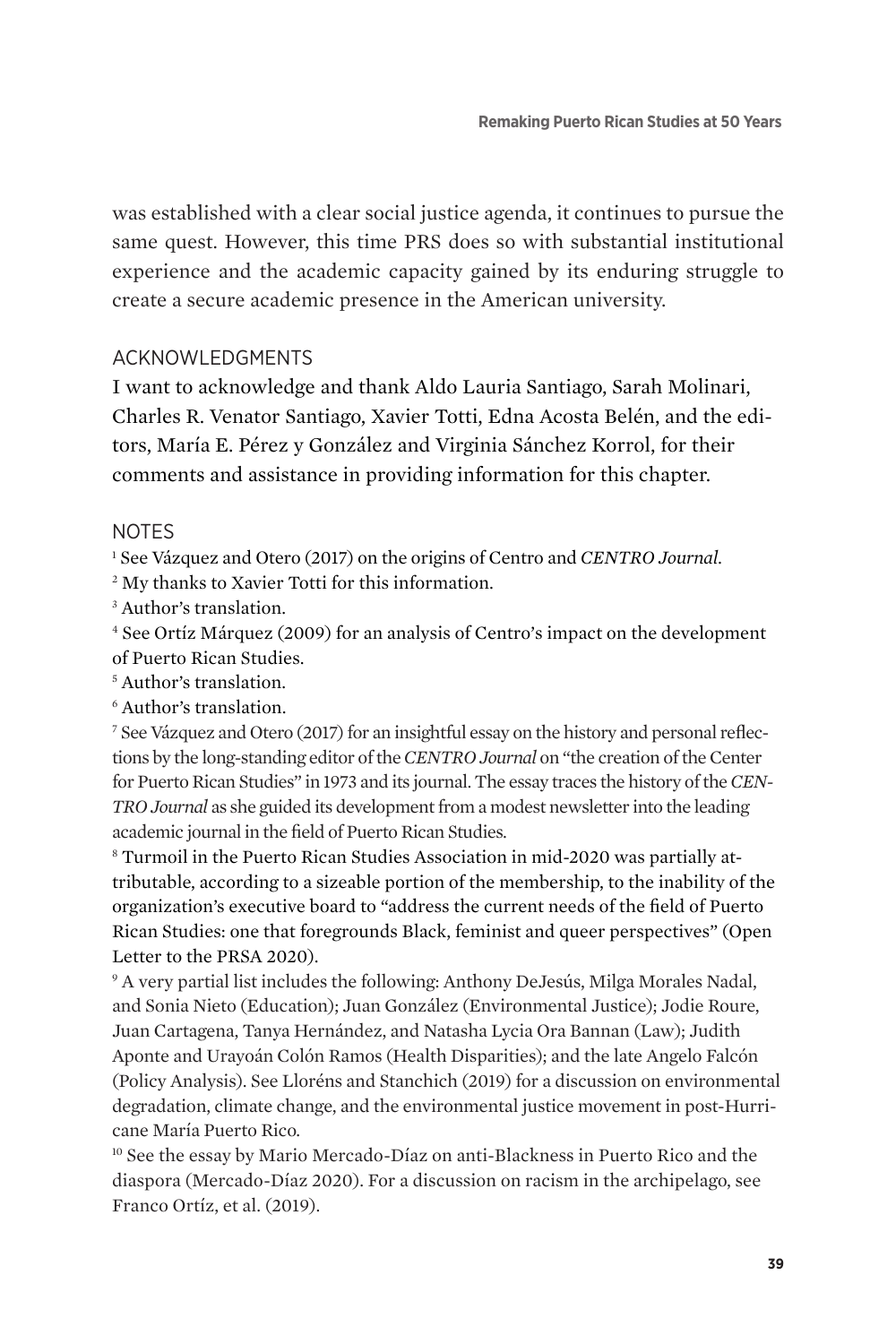**Puerto Rican Studies in the City University of New York: The First 50 Years**

<sup>11</sup> Indeed, the signatories of the Open Letter on PRSA criticize the association for "the displacement of the diasporic origins of the association" (*Open Letter to the PRSA* 2020). Eric Kelderman (2020) discusses the turmoil in the Puerto Rican Studies Association that resulted in the mass resignation of the Executive Board and the election of a new board.

#### **REFERENCES**

- Alamo-Pastrana, Carlos. 2016. *Seams of Empire Race and Radicalism in Puerto Rico and the United States*. Gainesville: University Press of Florida.
- Asociación Estudiantes Graduados de Historia. 2016. Reflexionando sobre CEREP y la Nueva Historia Puertorriqueña: A 28 años del final de un proyecto historiográfico. <https://aeghcea.files.wordpress.com/2016/03/20-reflexionando-sobre-cerep3.pdf>.
- Bonilla, Frank. 1992. Circuits and Cycles: A Century of Puerto Rican Migration. Connecticut Humanities Council.
- Bonilla, Frank and Emilio González. 1973. New Knowing, New Practice: Puerto Rican Studies. In *Structures of Dependency*, eds. Frank Bonilla and Robert Henríquez Girling. 224–34. Stanford, CA: Stanford University.
- Bonilla, Yarimar and Marisol LeBrón, eds. 2019. *Aftershocks of Disaster: Puerto Rico Before and After the Storm*. Chicago: Haymarket Books.
- Bonilla, Yarimar, Marisol Lebrón, Sarah Molinari and Isabel Guzzardo. *Puerto Rico Syllabus*. <https://puertoricosyllabus.com>.
- Cabán, Pedro. 2003. Moving from the Margins: Three Decades of Latina/o Studies. *Latino Studies* 1(1), 5–35.
	- \_\_\_\_\_\_\_. 2004. Presidential Welcome. 6th Biennial Conference of the Puerto Rican Studies Association. New York.
	- \_\_\_\_\_\_\_. 2007. Black and Latino Studies and Social Capital Theory. *Latin American, Caribbean, and U.S. Latino Studies Faculty Scholarship*. 36. <https://scholarsarchive.library.albany.edu/lacs\_fac\_scholar/36>.
	- \_\_\_\_\_\_\_. 2009. Puerto Rican Studies: Changing Islands of Knowledge. *CENTRO: Journal of the Center for Puerto Rican Studies* 21(2), 256–81.
- Center for Puerto Rican Studies. 2019. Diaspora Summit. <https://centropr.nationbuilder.com/prsummit4>.
- \_\_\_\_\_\_\_. 2019. Rebuild Puerto Rico. <https://centropr.hunter.cuny.edu/events-news/ rebuild-puerto-rico>.
- Díaz Quiñones, Arcadio. 2019. Foreword. In *Aftershocks of Disaster: Puerto Rico Before and After the Storm*, eds. Yarimar Bonilla and Marisol LeBrón. ix-xiii. Chicago: Haymarket Books.
- Dinzey-Flores, Zaire Zenit. 2013. *Locked in, Locked Out: Gated Communities in a Puerto Rican City*. Philadelphia: University of Pennsylvania Press.
- Disis, Jill. 2017. Hurricane María could be a \$95 billion storm for Puerto Rico. *CNN Money* 28 September. <https://money.cnn.com/2017/09/28/news/econo-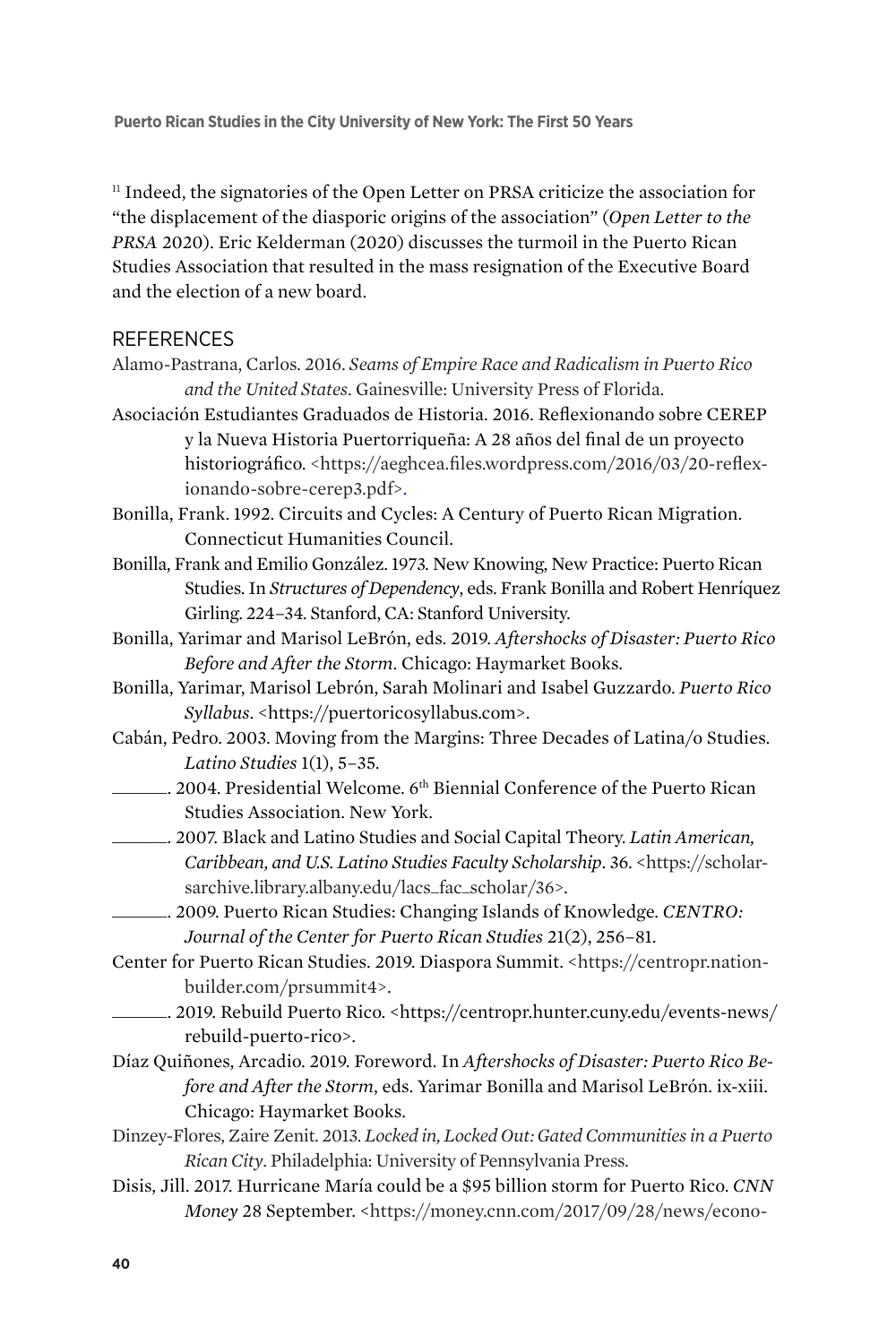my/puerto-rico-hurricane-maria-damage-estimate/index.html>.

- Flores, Antonio and Jens Manuel Krogstad. 2019. Puerto Rico's population declined sharply after hurricanes Maria and Irma. *Pew Research Center* 26 July. <https://www.pewresearch.org/fact-tank/2019/07/26/puerto-rico-population-2018>.
- Franco Ortíz, Mariluz, Hilda Lloréns, María I. Reinat-Pumarejo, Bárbara I. Abadía-Rexach and Gloriann Sacha Antonetty Lebrón. 2019. Conversación justa sobre racismo y privilegios de raza y género en Puerto Rico. *80grados* 29 March. García-Colón, Ismael. 2020. *Colonial Migrants at the Heart of Empire: Puerto Rican Workers on U.S. Farms*. Oakland: University of California Press.
- Glassman, Brian. 2019. More Puerto Ricans Move to Mainland United States, Poverty Declines: A Third of Movers from Puerto Rico to the Mainland United States Relocated to Florida in 2018. United States Census Bureau. 26 September. <https://www.census.gov/library/stories/2019/09/puertorico-outmigration-increases-poverty-declines.html>.
- Godreau, Isar P. 2015. *Scripts of Blackness: Race, Cultural Nationalism, and U.S. Colonialism in Puerto Rico*. Chicago: University of Illinois Press.
- Inter-University Program for Latino Research. n.d. Latino Art Now! <https://iuplr. org/latino-art-now>.
- Kelderman, Eric. 2020. How a Fight Over a Black Lives Matter Statement Transformed an Academic Association. *Chronicle of Higher Education* 28 September.
- Kishore, Nishant, Domingo Marqués, Ayesha Mahmud, Mathew V. Kiang, Irmary Rodríguez, Arlan Fuller, Peggy Ebner, Cecilia Sorensen, Fabio Racy, Jay Lemery, Leslie Maas, Jennifer Leaning, Rafael A. Irizarry, Satchit Balsari and Caroline O. Buckee. 2018. Mortality in Puerto Rico after Hurricane María. *The New England Journal of Medicine* 379(July 12), 162–70.
- Latin American Studies Association (LASA)/Puerto Rico Section (PR). 2019. Urgent Communiqué about the Situation in Puerto Rico. <https://www.docdroid. net/2MDa4lk/comunicado-lasa-pr-situacion-pr.pdf - page=2>.
- LeBrón, Marisol. 2019. *Policing Life and Death: Race, Violence, and Resistance in Puerto Rico*. Oakland: University of California Press.
- Listening to Puerto Rico. <https://listeningtopuertorico.org>.
- Lloréns, Hilda and Maritza Stanchich. 2019. Water is Life, but the Colony is a Necropolis: Environmental Terrains of Struggle in Puerto Rico. *Cultural Dynamics* 31(1-2), 81–101.
- McChesney, Robert. 1998. Making Media Democratic. *Boston Review* Summer. <https://bostonreview.net/archives/BR23.3/mcchesney.html>.
- Meléndez, Edgardo. 2017. *Sponsored Migration: The State and Puerto Rican Postwar Migration to the United States*. Chicago: The Ohio State University Press.
- Mercado-Díaz, Mario. 2020. To My Fellow BoriBlancos: When We Say 'Down with White Power,' We Also Mean Our White Power. *Latin American Perspectives* 2 October. <https://nacla.org/puerto-rico-white-supremacy>.